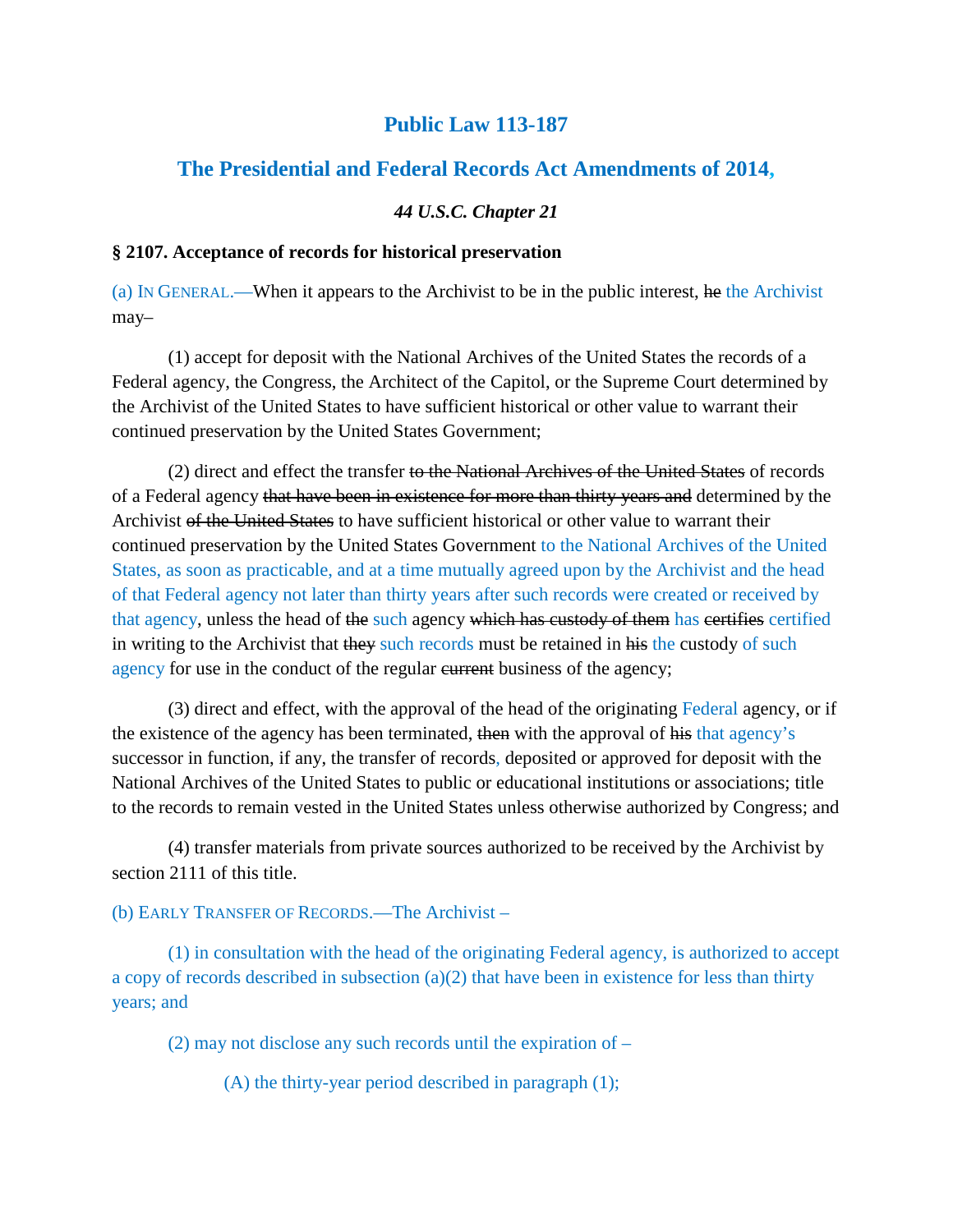(B) any longer period established by the Archivist by order; or

(C) any shorter period agreed to by the originating Federal agency.

### **§ 2108. Responsibility for custody, use, and withdrawal of records**

Note: PROCEDURES TO PREVENT UNAUTHORIZED REMOVAL OF CLASSIFIED RECORDS FROM NATIONAL ARCHIVES.

(a) CLASSIFIED RECORDS.—Not later than 90 days after the date of the enactment of this Act, the Archivist shall prescribe internal procedures to prevent the unauthorized removal of classified records from the National Archives and Records Administration or the destruction or damage of such records, including when such records are accessed or searched electronically. Such procedures shall include, at a minimum, the following prohibitions:

(1) An individual, other than covered personnel, may not view classified records in any room that is not secure, except in the presence of National Archives and Records Administration personnel or under video surveillance.

(2) An individual, other than covered personnel, may not be left alone with classified records, unless that individual is under video surveillance.

(3) An individual, other than covered personnel, may not review classified records while possessing any cellular phone, electronic personal communication device, or any other devices capable of photographing, recording, or transferring images or content.

(4) An individual seeking access to review classified records, as a precondition to such access, must consent to a search of their belongings upon conclusion of their records review.

(5) All notes and other writings prepared by an individual, other than covered personnel, during the course of a review of classified records shall be retained by the National Archives and Records Administration in a secure facility until such notes and other writings are determined to be unclassified, are declassified, or are securely transferred to another secure facility.

(b) DEFINITIONS.—In this section:

(1) COVERED PERSONNEL.—The term ''covered personnel'' means any individual—

(A) who has an appropriate and necessary reason for accessing classified records, as determined by the Archivist; and

(B) who is either—

Updated December 11, 2014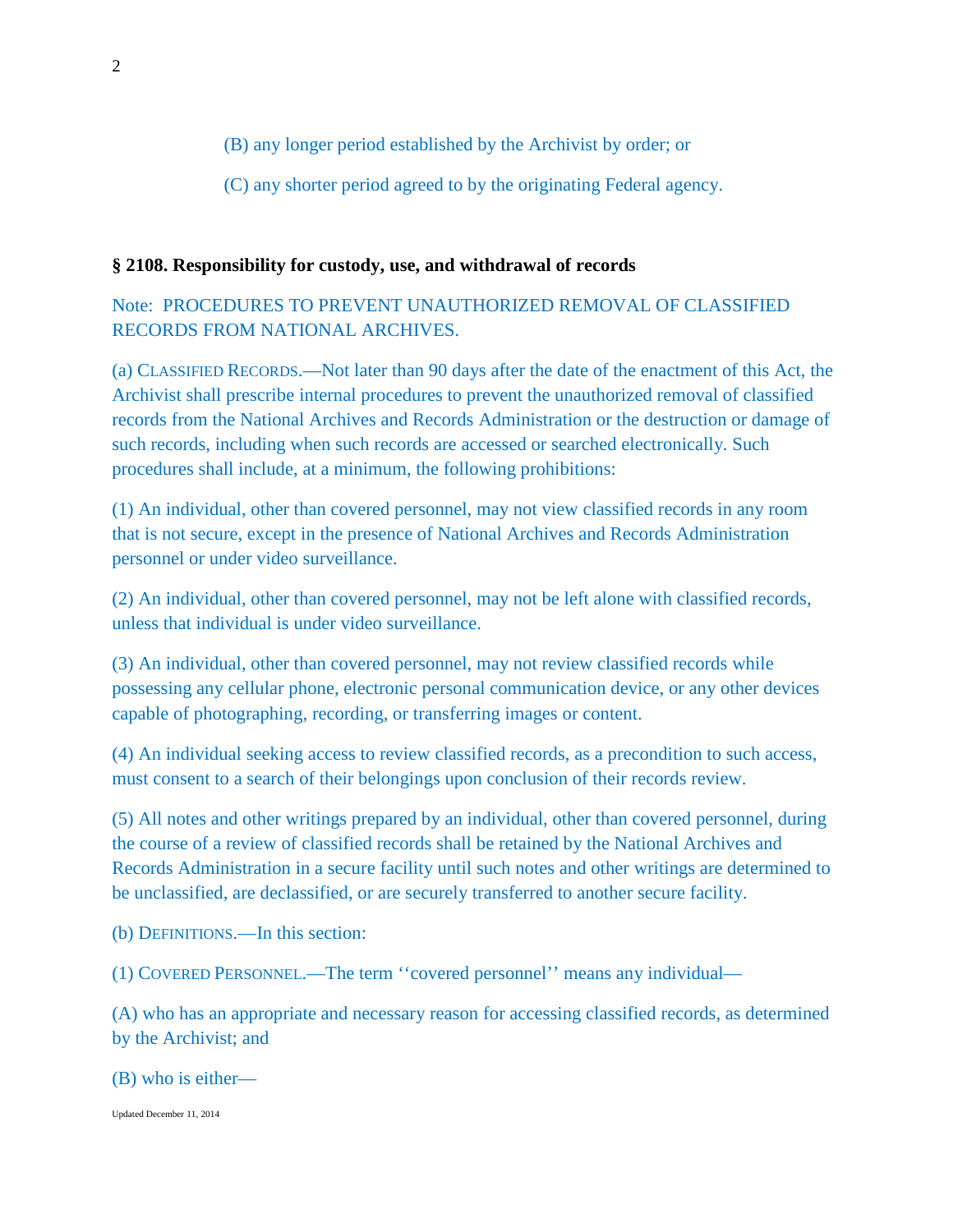(i) an officer or employee of the United States Government with appropriate security clearances; or

(ii) any personnel with appropriate security clearances of a Federal contractor authorized in writing to act for purposes of this section by an officer or employee of the United States Government.

(2) RECORDS.—The term ''records'' has the meaning given that term under section 3301 of title 44, United States Code.

## **§ 2111. Material accepted for deposit**

(a) IN GENERAL.—When the Archivist considers it to be in the public interest he the Archivist may accept for deposit–

(1) the papers and other historical materials of a President or former President of the United States, or other official or former official of the Government, and other papers relating to and contemporary with a President or former President of the United States, subject to restrictions agreeable to the Archivist as to their use; and

(2) documents, including motion-picture films, still pictures, and sound recordings, recorded information (as such term is defined in section  $3301(a)(2)$  of this title) from private sources that are appropriate for preservation by the Government as evidence of its organization, functions, policies, decisions, procedures, and transactions.

(b) EXCEPTION.—This section shall not apply in the case of any Presidential records which are subject to the provisions of chapter 22 of this title.

## **§ 2114. Preservation of motion-picture films, still pictures, and sound recordings of audio and visual records**

The Archivist may make and preserve motion-picture films, still pictures, and sound recordings audio and visual records, including motion-picture films, still photographs, and sound recordings, in analog, digital, or any other form, pertaining to and illustrative of the historical development of the United States Government and its activities, and provide for preparing, editing, titling, scoring, processing, duplicating, reproducing, exhibiting, and releasing for nonprofit educational purposes, motion-picture films, still pictures, and sound recordings in his the Archivist's custody.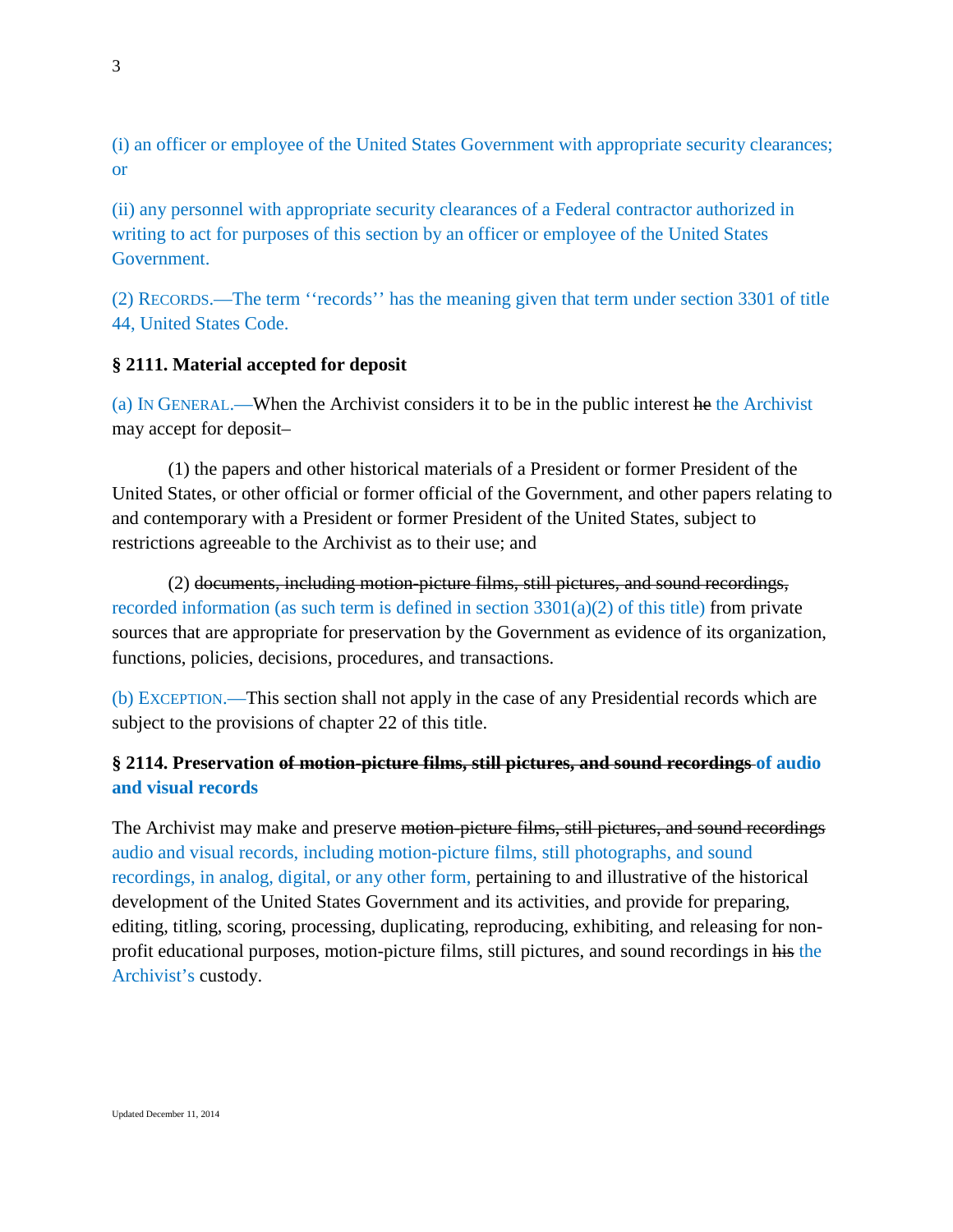### **§ 2115. Reports; correction of violations**

(a) In carrying out their respective the duties and responsibilities under chapters 21, 25, 29, 31, and 33 of this title, the Archivist and the Administrator may each obtain reports from any Federal agency on such agency's activities under such chapters.

(b) When either the Archivist or the Administrator finds that a provision of any such chapter has been or is being violated, the Archivist or the Administrator shall (1) inform in writing the head of the agency concerned of the violation and make recommendations for its correction; and (2) unless satisfactory corrective measures are inaugurated demonstrably commenced within a reasonable time, submit a written report of the matter to the President and the Congress.

#### **§ 2116. Legal status of reproductions; official seal; fees for copies and reproductions**

(a) When records that are required by statute to be retained indefinitely have been reproduced by photographic, microphotographic, digital or other processes, in accordance with standards established by the Archivist, the indefinite retention by the photographic, microphotographic, digital or other reproductions constitutes compliance with the statutory requirement for the indefinite retention of the original records. The reproductions, as well as reproductions made under regulations to carry out chapter 21, 29, 31, and 33 of this title, shall have the same legal status as the originals.

(b) There shall be an official seal for the National Archives of the United States which shall be judicially noticed. When a copy or reproduction, furnished under this section, is authenticated by the official seal and certified by the Archivist, the copy or reproduction shall be admitted in evidence equally with the original from which it was made.

(c) The Archivist may charge a fee set to recover the costs for making or authenticating copies or reproductions of materials transferred to his the Archivist's custody. Such fee shall be fixed by the Archivist at a level which will recover, so far as practicable, all elements of such costs, and may, in the Archivist's discretion, include increments for the estimated replacement cost of equipment. Such fees shall be paid into, administered, and expended as a part of the National Archives Trust Fund. The Archivist may not charge for making or authenticating copies or reproductions of materials for official use by the United States Government unless appropriations available to the Archivist for this purpose are insufficient to cover the cost of performing the work.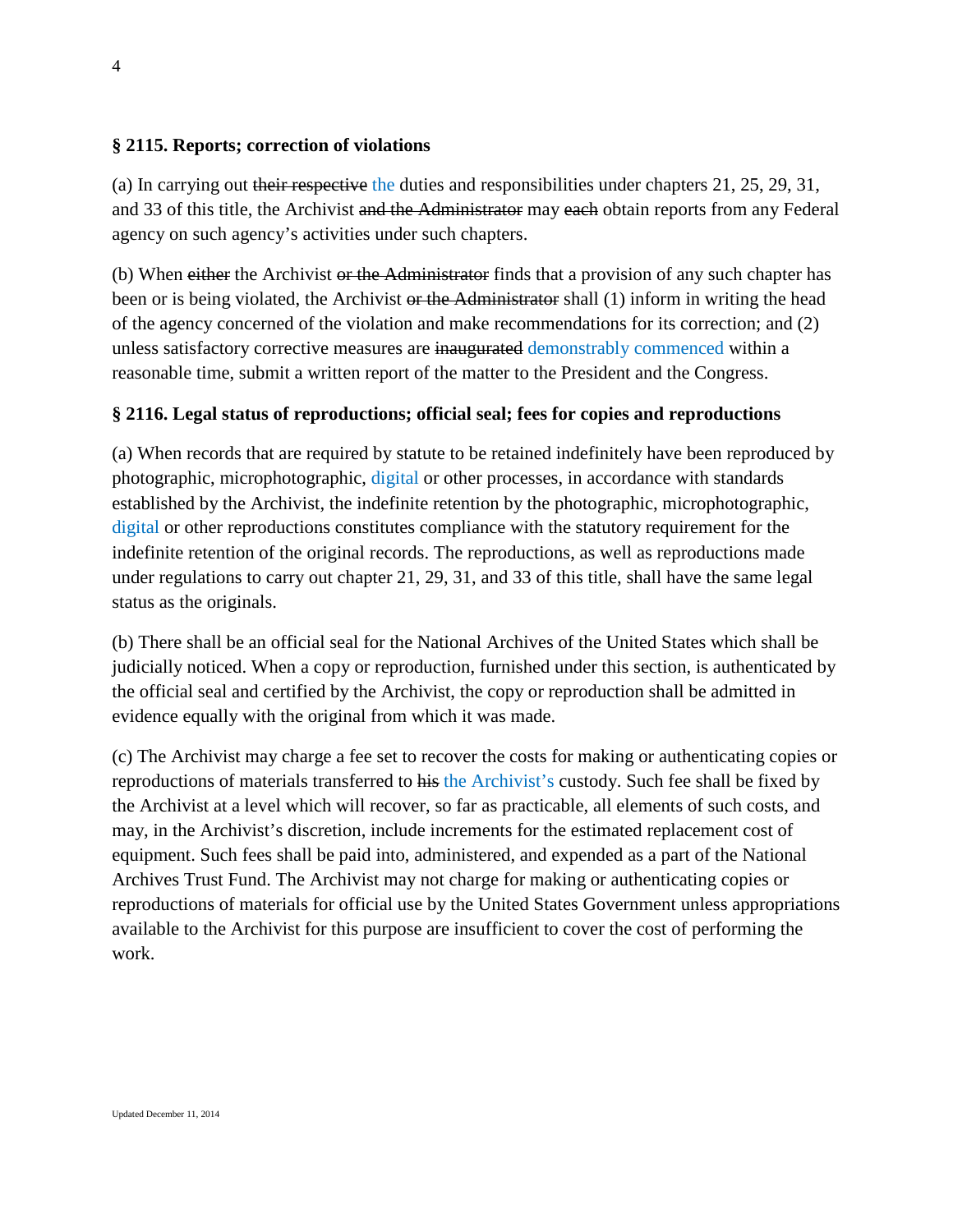#### *44 U.S.C. Chapter 22*

#### **§ 2201. Definitions**

As used in this chapter–

(1) The term "documentary material" means all books, correspondence, memorandums memoranda, documents, papers, pamphlets, works of art, models, pictures, photographs, plats, maps, films, and motion pictures, including, but not limited to, audio, audiovisual audio and visual records, or other electronic or mechanical recordations, whether in analog, digital, or any other form.

(2) The term "Presidential records" means documentary materials, or any reasonably segregable portion thereof, created or received by the President, his the President's immediate staff, or a unit or individual of the Executive Office of the President whose function is to advise and assist advise or assist the President, in the course of conducting activities which relate to or have an effect upon the carrying out of the constitutional, statutory, or other official or ceremonial duties of the President. Such term–

(A) includes any documentary materials relating to the political activities of the President or members of his the President's staff, but only if such activities relate to or have a direct effect upon the carrying out of constitutional, statutory, or other official or ceremonial duties of the President; but

(B) does not include any documentary materials that are (i) official records of an agency (as defined in section 552(e) of title 5, United States Code; (ii) personal records; (iii) stocks of publications and stationery; or (iv) extra copies of documents produced only for convenience of reference, when such copies are clearly so identified.

(3) The term "personal records" means all documentary materials, or any reasonably segregable portion thereof, of a purely private or nonpublic character which do not relate to or have an effect upon the carrying out of the constitutional, statutory, or other official or ceremonial duties of the President. Such term includes–

(A) diaries, journals, or other personal notes serving as the functional equivalent of a diary or journal which are not prepared or utilized for, or circulated or communicated in the course of, transacting Government business;

(B) materials relating to private political associations, and having no relation to or direct effect upon the carrying out of constitutional, statutory, or other official or ceremonial duties of the President; and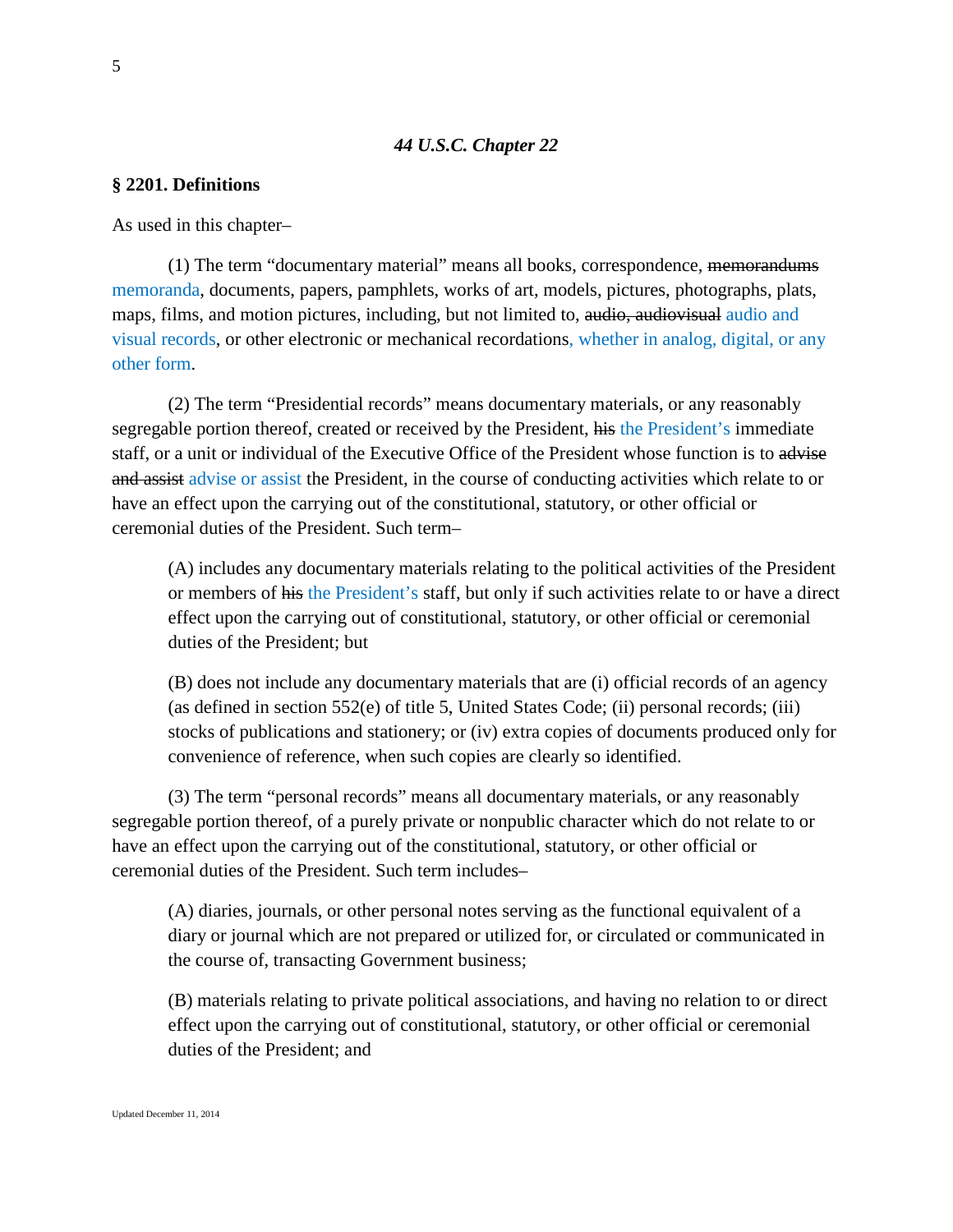(C) materials relating exclusively to the President's own election to the office of the Presidency; and materials directly relating to the election of a particular individual or individuals to Federal, State, or local office, which have no relation to or direct effect upon the carrying out of constitutional, statutory, or other official or ceremonial duties of the President.

(4) The term "Archivist" means the Archivist of the United States.

(5) The term "former President," when used with respect to Presidential records, means the former President during whose term or terms of office such Presidential records were created.

## **§ 2203. Management and custody of Presidential records**

(a) Through the implementation of records management controls and other necessary actions, the President shall take all such steps as may be necessary to assure that the activities, deliberations, decisions, and policies that reflect the performance of his the President's constitutional, statutory, or other official or ceremonial duties are adequately documented and that such records are preserved and maintained as Presidential records pursuant to the requirements of this section and other provisions of law.

(b) Documentary materials produced or received by the President, his the President's staff, or units or individuals in the Executive Office of the President the function of which is to advise and assist advise or assist the President, shall, to the extent practicable, be categorized as Presidential records or personal records upon their creation or receipt and be filed separately.

(c) During his the President's term of office, the President may dispose of those of his Presidential records those Presidential records of such President that no longer have administrative, historical, informational, or evidentiary value if–

(1) the President obtains the views, in writing, of the Archivist concerning the proposed disposal of such Presidential records; and

 $(2)$  the Archivist states that he the Archivist does not intend to take any action under subsection (e) of this section.

(d) In the event the Archivist notifies the President under subsection (c) that he the Archivist does intend to take action under subsection (e), the President may dispose of such Presidential records if copies of the disposal schedule are submitted to the appropriate Congressional Committees at least 60 calendar days of continuous session of Congress in advance of the proposed disposal date. For the purpose of this section, continuity of session is broken only by an adjournment of Congress sine die, and the days on which either House is not in session because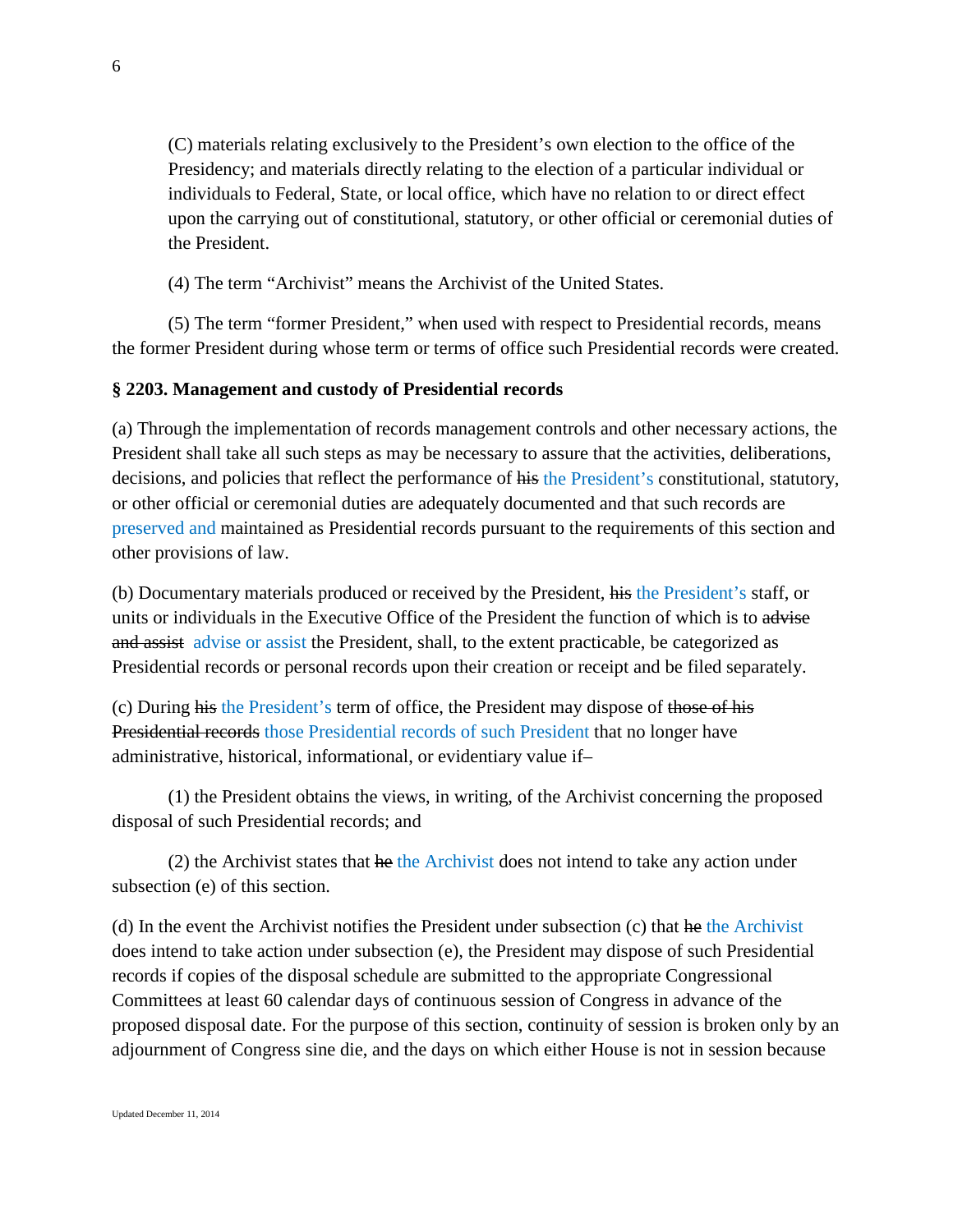of an adjournment of more than three days to a day certain are excluded in the computation of the days in which Congress is in continuous session.

(e) The Archivist shall request the advice of the Committee on Rules and Administration and the Committee on Governmental Affairs of the Senate and the Committee on House Oversight and the Committee on Government Operations of the House of Representatives with respect to any proposed disposal of Presidential records whenever he the Archivist considers that–

(1) these particular records may be of special interest to the Congress; or

(2) consultation with the Congress regarding the disposal of these particular records is in the public interest.

(f) During a President's term of office, the Archivist may maintain and preserve Presidential records on behalf of the President, including records in digital or electronic form. The President shall remain exclusively responsible for custody, control and access to such Presidential records. The Archivist may not disclose any such records, except under direction of the President, until the conclusion of a President's term of office, if a President serves consecutive terms upon the conclusion of the last term, or such other period provided for under section 2204 of this title.

 $(fg)(1)$  Upon the conclusion of a President's term of office, or if a President serves consecutive terms upon the conclusion of the last term, the Archivist of the United States shall assume responsibility for the custody, control, and preservation of, and access to, the Presidential records of that President. The Archivist shall have an affirmative duty to make such records available to the public as rapidly and completely as possible consistent with the provisions of this Act chapter.

(2) The Archivist shall deposit all such Presidential records in a Presidential archival depository or another archival facility operated by the United States. The Archivist is authorized to designate, after consultation with the former President, a director at each depository or facility, who shall be responsible for the care and preservation of such records.

(3) The Archivist is authorized to dispose of such Presidential records which he the Archivist has appraised and determined to have insufficient administrative, historical, informational, or evidentiary value to warrant their continued preservation. Notice of such disposal shall be published in the Federal Register at least 60 days in advance of the proposed disposal date. Publication of such notice shall constitute a final agency action for purposes of review under chapter 7 of title 5, United States Code.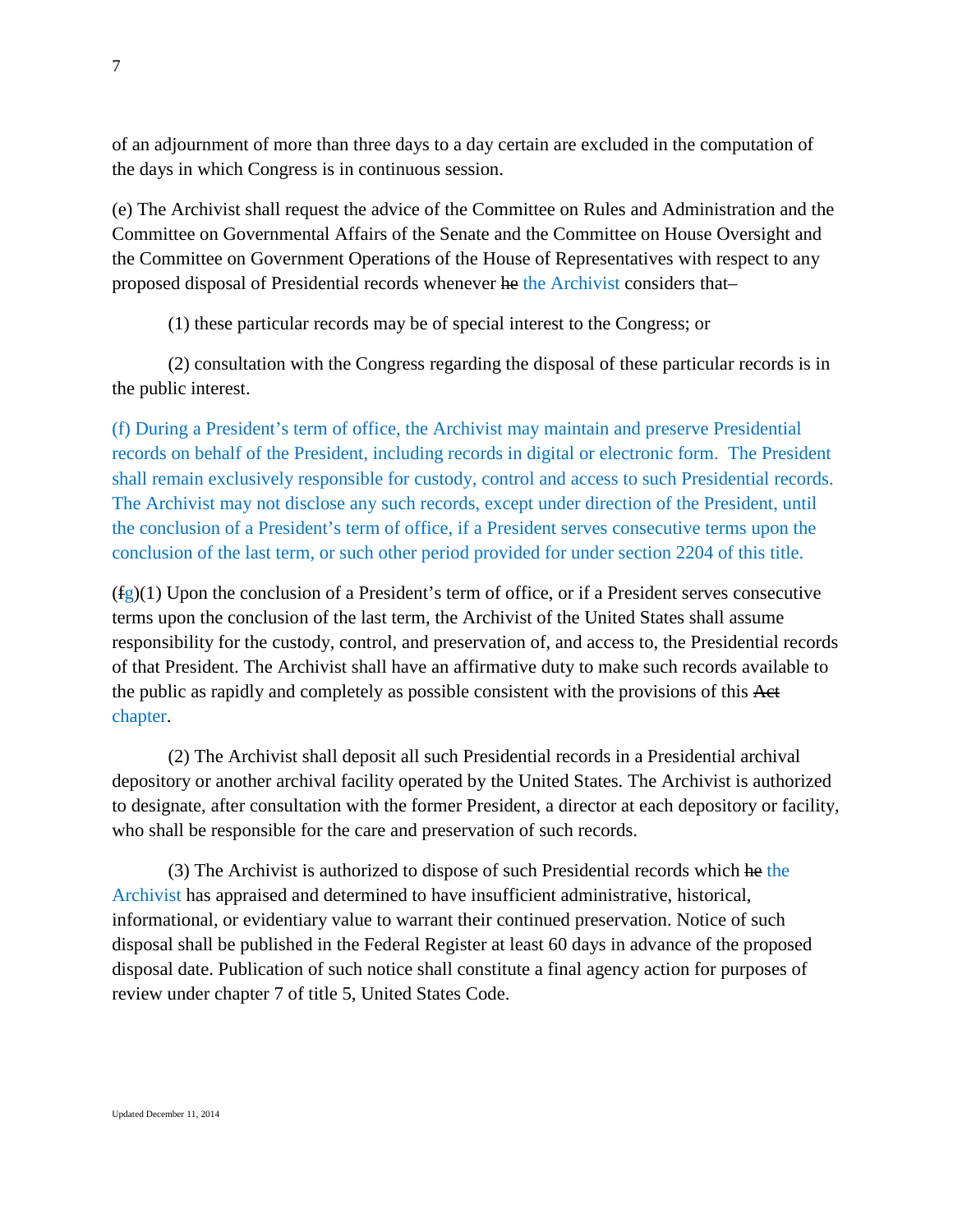### **§ 2204. Restrictions on access to Presidential records**

(a) Prior to the conclusion of his a President's term of office or last consecutive term of office, as the case may be, the President shall specify durations, not to exceed 12 years, for which access shall be restricted with respect to information, in a Presidential record, within one or more of the following categories:

(1)(A) specifically authorized under criteria established by an Executive order to be kept secret in the interest of national defense or foreign policy and

(B) in fact properly classified pursuant to such Executive order;

(2) relating to appointments to Federal office;

(3) specifically exempted from disclosure by statute (other than sections 552 and 552b of title 5, United States Code), provided that such statute

(A) requires that the material be withheld from the public in such a manner as to leave no discretion on the issue, or

(B) establishes particular criteria for withholding or refers to particular types of material to be withheld;

(4) trade secrets and commercial or financial information obtained from a person and privileged or confidential;

(5) confidential communications requesting or submitting advice, between the President and his the President's advisers, or between such advisers; or

(6) personnel and medical files and similar files the disclosure of which would constitute a clearly unwarranted invasion of personal privacy.

(b)(1) Any Presidential record or reasonably segregable portion thereof containing information within a category restricted by the President under subsection (a) shall be so designated by the Archivist and access thereto shall be restricted until the earlier of–

(A)(i) the date on which the former President waives the restriction on disclosure of such record, or

(ii) the expiration of the duration specified under subsection (a) for the category of information on the basis of which access to such record has been restricted; or

(B) upon a determination by the Archivist that such record or reasonably segregable portion thereof, or of any significant element or aspect of the information contained in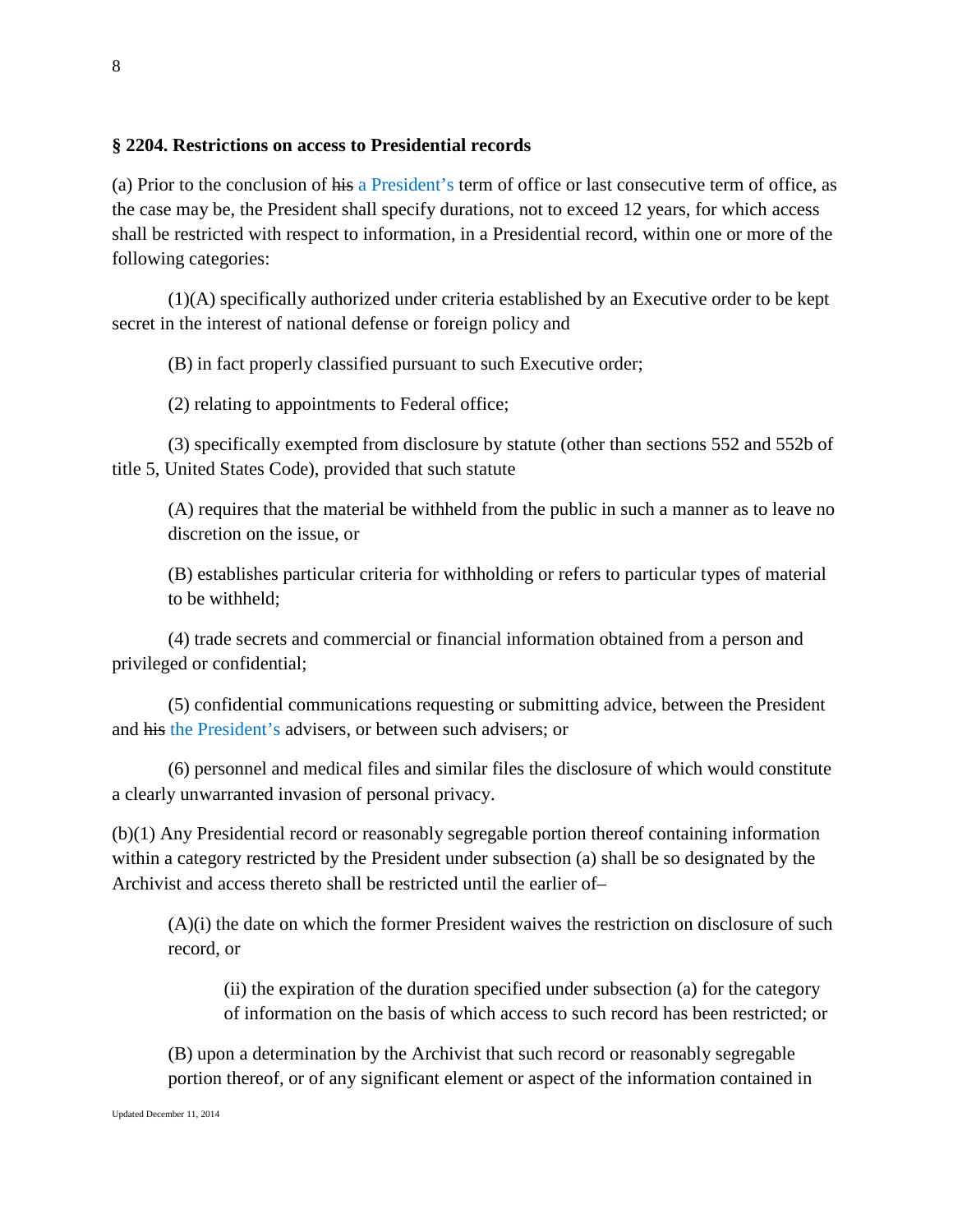such record or reasonably segregable portion thereof, has been placed in the public domain through publication by the former President, or his the President's agents.

(2) Any such record which does not contain information within a category restricted by the President under subsection (a), or contains information within such a category for which the duration of restricted access has expired, shall be exempt from the provisions of subsection (c) until the earlier of–

(A) the date which is 5 years after the date on which the Archivist obtains custody of such record pursuant to section  $2203(d)(1)$  $2203(d)(1)$  $2203(d)(1)$  [sic]<sup>1</sup>; or

(B) the date on which the Archivist completes the processing and organization of such records or integral file segment thereof.

(3) During the period of restricted access specified pursuant to subsection (b)(1), the determination whether access to a Presidential record or reasonably segregable portion thereof shall be restricted shall be made by the Archivist, in his discretion, after consultation with the former President, and, during such period, such determinations shall not be subject to judicial review, except as provided in subsection (e) of this section. The Archivist shall establish procedures whereby any person denied access to a Presidential record because such record is restricted pursuant to a determination made under this paragraph, may file an administrative appeal of such determination. Such procedures shall provide for a written determination by the Archivist or his the Archivist's designee, within 30 working days after receipt of such an appeal, setting forth the basis for such determination.

 $(c)(1)$  Subject to the limitations on access imposed pursuant to subsections (a) and (b), Presidential records shall be administered in accordance with section 552 of title 5, United States Code, except that paragraph (b)(5) of that section shall not be available for purposes of withholding any Presidential record, and for the purposes of such section such records shall be deemed to be records of the National Archives and Records Administration. Access to such records shall be granted on nondiscriminatory terms.

(2) Nothing in this Act shall be construed to confirm, limit, or expand any constitutionally-based privilege which may be available to an incumbent or former President.

(d) Upon the death or disability of a President or former President, any discretion or authority the President or former President may have had under this chapter, except section 2208, shall be exercised by the Archivist unless otherwise previously provided by the President or former President in a written notice to the Archivist.

Updated December 11, 2014

<span id="page-8-0"></span> $\frac{1}{1}$  $1$  Should reference 2203(g)(1).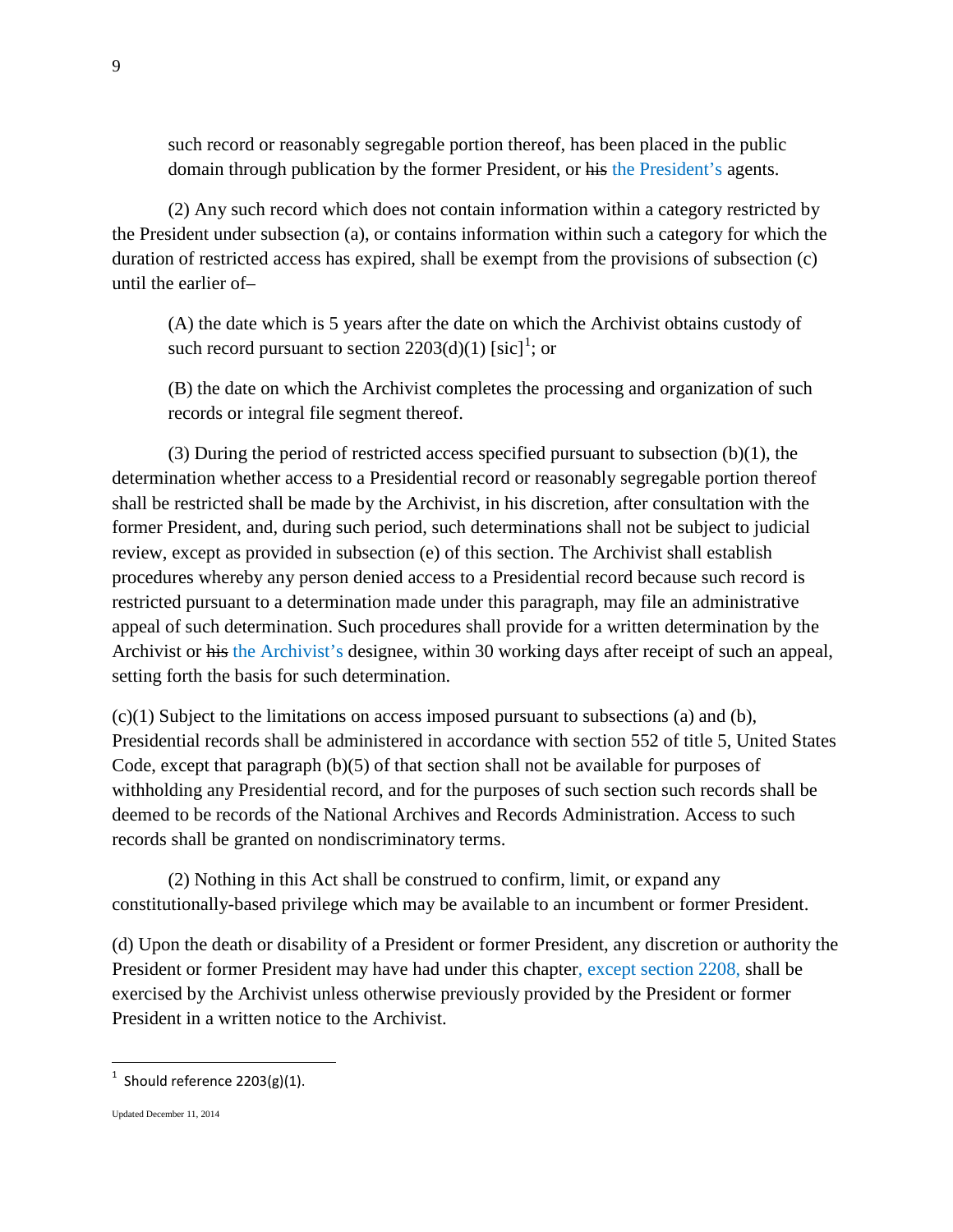(e) The United States District Court for the District of Columbia shall have jurisdiction over any action initiated by the former President asserting that a determination made by the Archivist violates the former President's rights or privileges.

(f) The Archivist shall not make available any original Presidential records to any individual claiming access to any Presidential record as a designated representative under section 2205(3) of this title if that individual has been convicted of a crime relating to the review, retention, removal, or destruction of records of the Archives.

## **§ 2205. Exceptions to restricted access**

Notwithstanding any restrictions on access imposed pursuant to section 2204 sections 2204 and 2208–

(1) the Archivist and persons employed by the National Archives and Records Administration who are engaged in the performance of normal archival work shall be permitted access to Presidential records in the custody of the Archivist;

(2) subject to any rights, defenses, or privileges which the United States or any agency or person may invoke, Presidential records shall be made available–

(A) pursuant to subpoena or other judicial process issued by a court of competent jurisdiction for the purposes of any civil or criminal investigation or proceeding;

(B) to an incumbent President if such records contain information that is needed for the conduct of current business of his the incumbent President's office and that is not otherwise available; and

(C) to either House of Congress, or, to the extent of matter within its jurisdiction, to any committee or subcommittee thereof if such records contain information that is needed for the conduct of its business and that is not otherwise available; and

(3) the Presidential records of a former President shall be available to such former President or his the former President's designated representative.

### **§ 2207. Vice-Presidential records**

 $\overline{\phantom{a}}$ 

Vice-Presidential records shall be subject to the provisions of this chapter in the same manner as Presidential records. The duties and responsibilities of the Vice President, with respect to Vice-Presidential records, shall be the same as the duties and responsibilities of the President under this chapter, except section  $2208$  $2208$ ,  $\degree$  with respect to Presidential records. The authority of the

<span id="page-9-0"></span>Updated December 11, 2014 <sup>2</sup> RULE OF CONSTRUCTION.—Nothing in the amendment made by paragraph (2)(C) [amending section 2207] shall be construed to—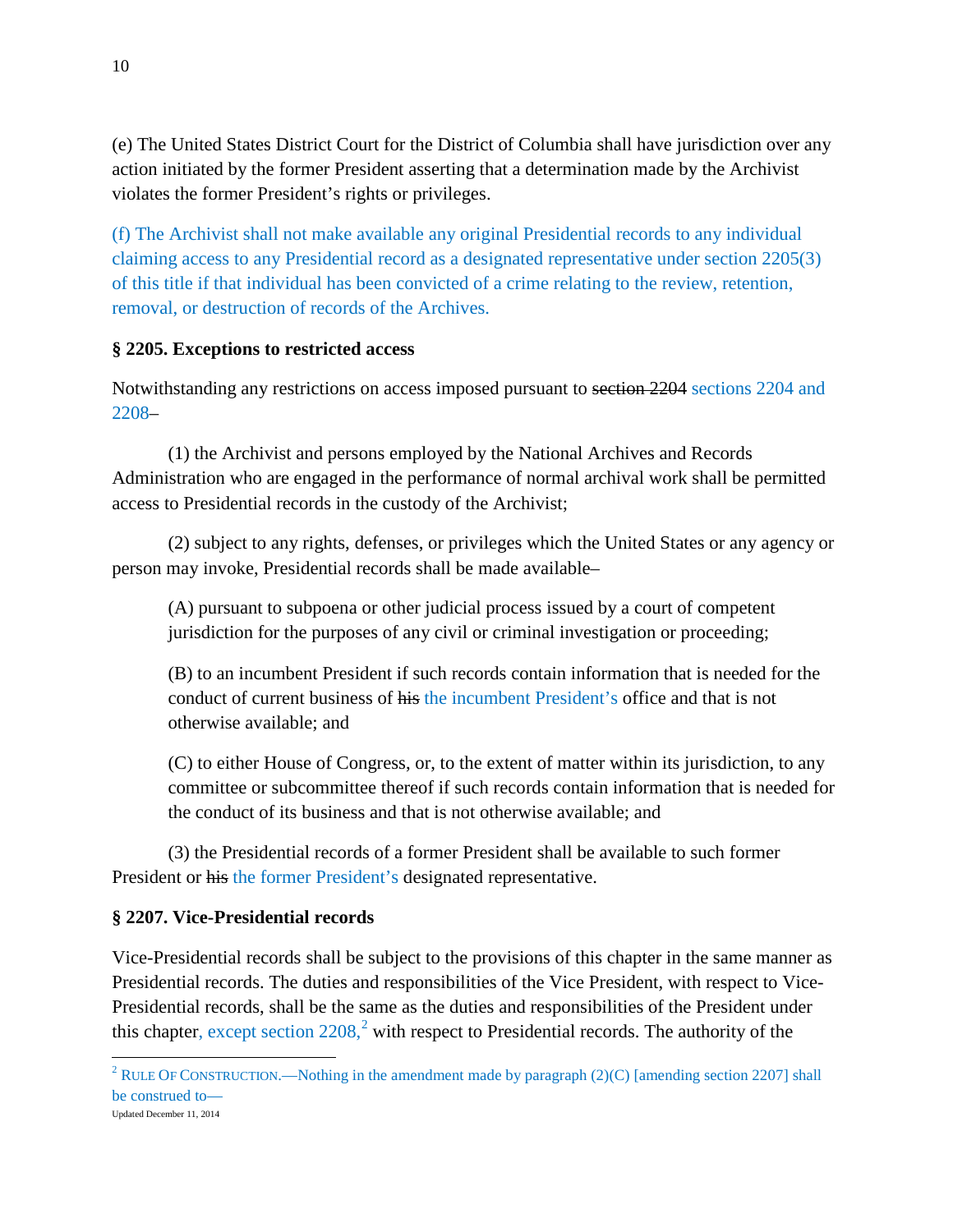Archivist with respect to Vice-Presidential records shall be the same as the authority of the Archivist under this chapter with respect to Presidential records, except that the Archivist may, when the Archivist determines that it is in the public interest, enter into an agreement for the deposit of Vice-Presidential records in a non-Federal archival depository. Nothing in this chapter shall be construed to authorize the establishment of separate archival depositories for such Vice-Presidential records.

#### **§ 2208. Claims of constitutionally based privilege against disclosure**

(a)(1) When the Archivist determines under this chapter to make available to the public any Presidential record that has not previously been made available to the public, the Archivist shall—

(A) promptly provide notice of such determination to—

(i) the former President during whose term of office the record was created; and

(ii) the incumbent President; and

(B) make the notice available to the public.

(2) The notice under paragraph  $(1)$ —

(A) shall be in writing; and

(B) shall include such information as may be prescribed in regulations issued by the Archivist.

(3)(A) Upon the expiration of the 60-day period (excepting Saturdays, Sundays, and legal public holidays) beginning on the date the Archivist provides notice under paragraph (1)(A), the Archivist shall make available to the public the Presidential record covered by the notice, except any record (or reasonably segregable part of a record) with respect to which the Archivist receives from a former President or the incumbent President notification of a claim of constitutionally based privilege against disclosure under subsection (b).

(B) A former President or the incumbent President may extend the period under subparagraph (A) once for not more than 30 additional days (excepting Saturdays,

l

<sup>(</sup>A) affect the requirement of section 2207 of title 44, United States Code, that Vice Presidential records shall be subject to chapter 22 of that title in the same manner as Presidential records; or

<sup>(</sup>B) affect any claim of constitutionally based privilege by a President or former President with respect to a Vice Presidential record.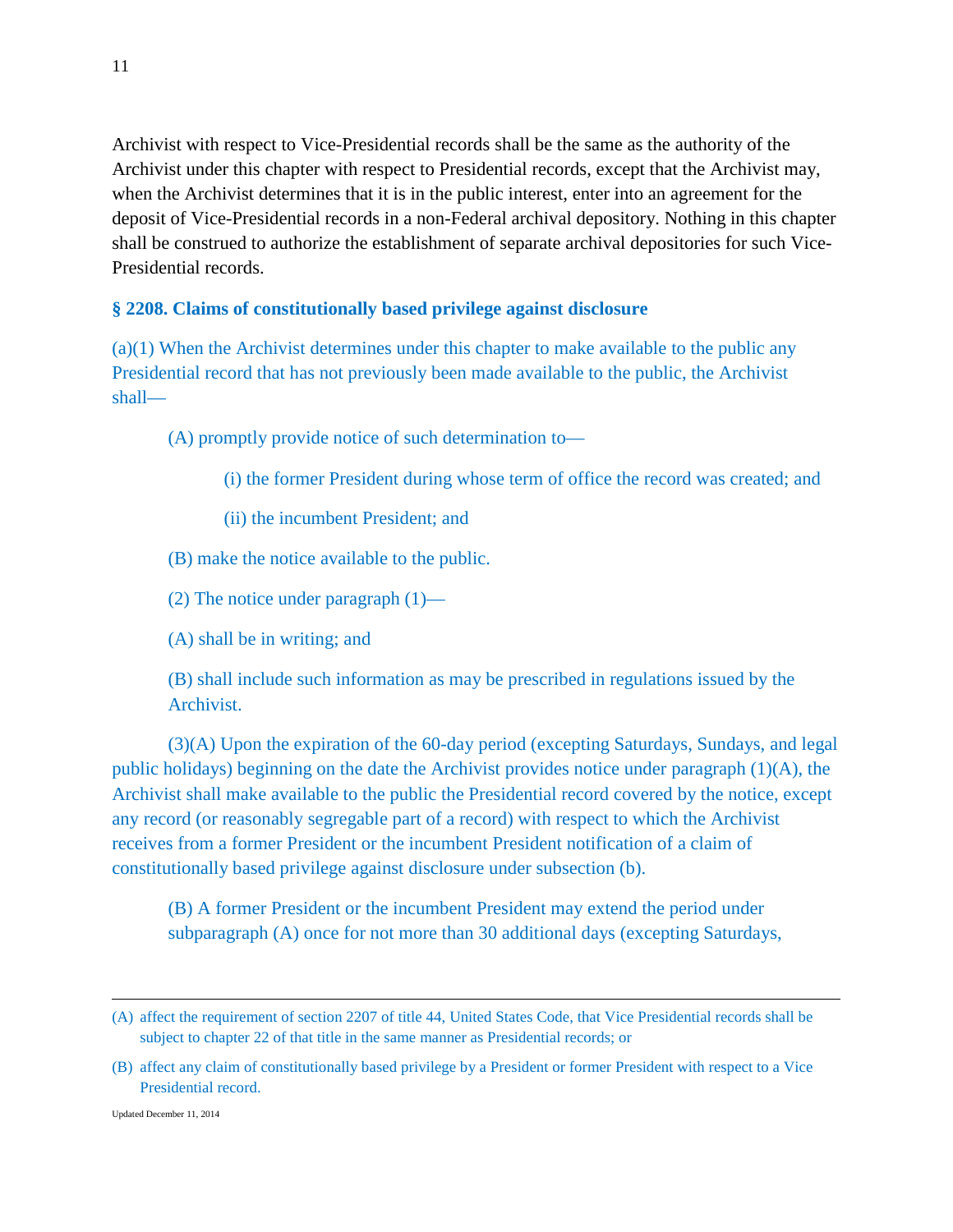Sundays, and legal public holidays) by filing with the Archivist a statement that such an extension is necessary to allow an adequate review of the record.

(C) Notwithstanding subparagraphs (A) and (B), if the 60-day period under subparagraph (A), or any extension of that period under subparagraph (B), would otherwise expire during the 6-month period after the incumbent President first takes office, then that 60 day period or extension, respectively, shall expire at the end of that 6-month period.

(b)(1) For purposes of this section, the decision to assert any claim of constitutionally based privilege against disclosure of a Presidential record (or reasonably segregable part of a record) must be made personally by a former President or the incumbent President, as applicable.

(2) A former President or the incumbent President shall notify the Archivist, the Committee on Oversight and Government Reform of the House of Representatives, and the Committee on Homeland Security and Governmental Affairs of the Senate of a privilege claim under paragraph (1) on the same day that the claim is asserted under such paragraph.

(c)(1) If a claim of constitutionally based privilege against disclosure of a Presidential record (or reasonably segregable part of a record) is asserted under subsection (b) by a former President, the Archivist shall consult with the incumbent President, as soon as practicable during the period specified in paragraph  $(2)(A)$ , to determine whether the incumbent President will uphold the claim asserted by the former President.

(2)(A) Not later than the end of the 30-day period beginning on the date of which the Archivist receives notification from a former President on the assertion of a claim of constitutionally based privilege against disclosure, the Archivist shall provide notice to the former President and the public of the decision of the incumbent President under paragraph (1) regarding the claim.

(B) If the incumbent President upholds the claim of privilege asserted by the former President, the Archivist shall not make the Presidential record (or reasonably segregable part of a record) subject to the claim publicly available unless—

(i) the incumbent President withdraws the decision upholding the claim of privilege asserted by the former President; or

(ii) the Archivist is otherwise directed by a final court order that is not subject to appeal.

(C) If the incumbent President determines not to uphold the claim of privilege asserted by the former President, or fails to make the determination under paragraph (1) before the end of the period specified in subparagraph (A), the Archivist shall release the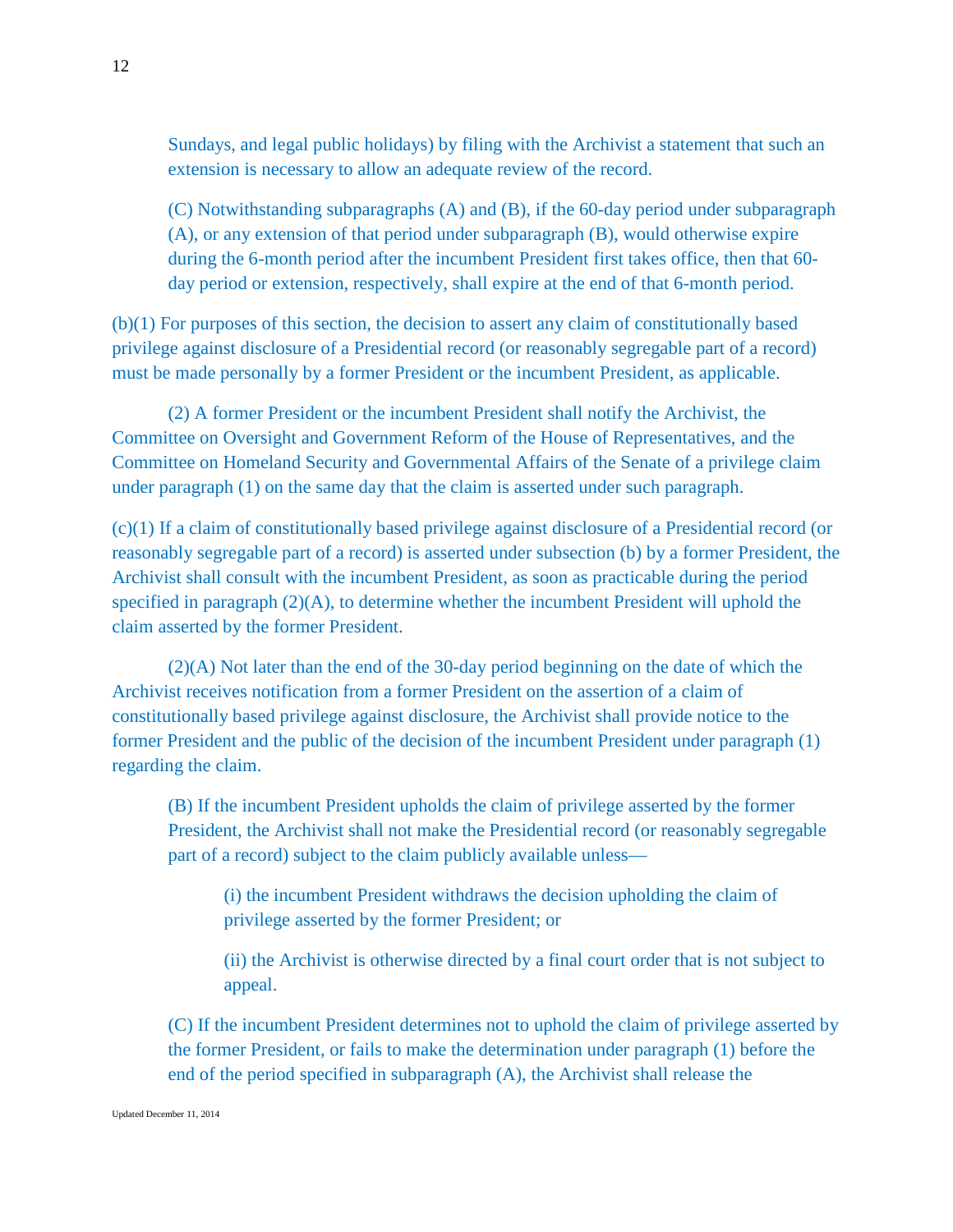Presidential record subject to the claim at the end of the 90-day period beginning on the date on which the Archivist received notification of the claim, unless otherwise directed by a court order in an action initiated by the former President under section 2204(e) of this title or by a court order in another action in any Federal court.

(d) The Archivist shall not make publicly available a Presidential record (or reasonably segregable part of a record) that is subject to a privilege claim asserted by the incumbent President unless—

- (1) the incumbent President withdraws the privilege claim; or
- (2) the Archivist is otherwise directed by a final court order that is not subject to appeal.

(e) The Archivist shall adjust any otherwise applicable time period under this section as necessary to comply with the return date of any congressional subpoena, judicial subpoena, or judicial process.

## **§ 2209. Disclosure requirement for official business conducted using non-official electronic messaging accounts**

(a) In General- The President, the Vice President, or a covered employee may not create or send a Presidential or Vice Presidential record using a non-official electronic message account unless the President, Vice President, or covered employee--

(1) copies an official electronic messaging account of the President, Vice President, or covered employee in the original creation or transmission of the Presidential record or Vice Presidential record; or

(2) forwards a complete copy of the Presidential or Vice Presidential record to an official electronic messaging account of the President, Vice President, or covered employee not later than 20 days after the original creation or transmission of the Presidential or Vice Presidential record.

(b) Adverse Actions- The intentional violation of subsection (a) by a covered employee (including any rules, regulations, or other implementing guidelines), as determined by the appropriate supervisor, shall be a basis for disciplinary action in accordance with subchapter I, II, or V of chapter 75 of title 5, as the case may be.

(c) Definitions.—In this section:

(1) COVERED EMPLOYEE- The term `covered employee' means--

(A) the immediate staff of the President;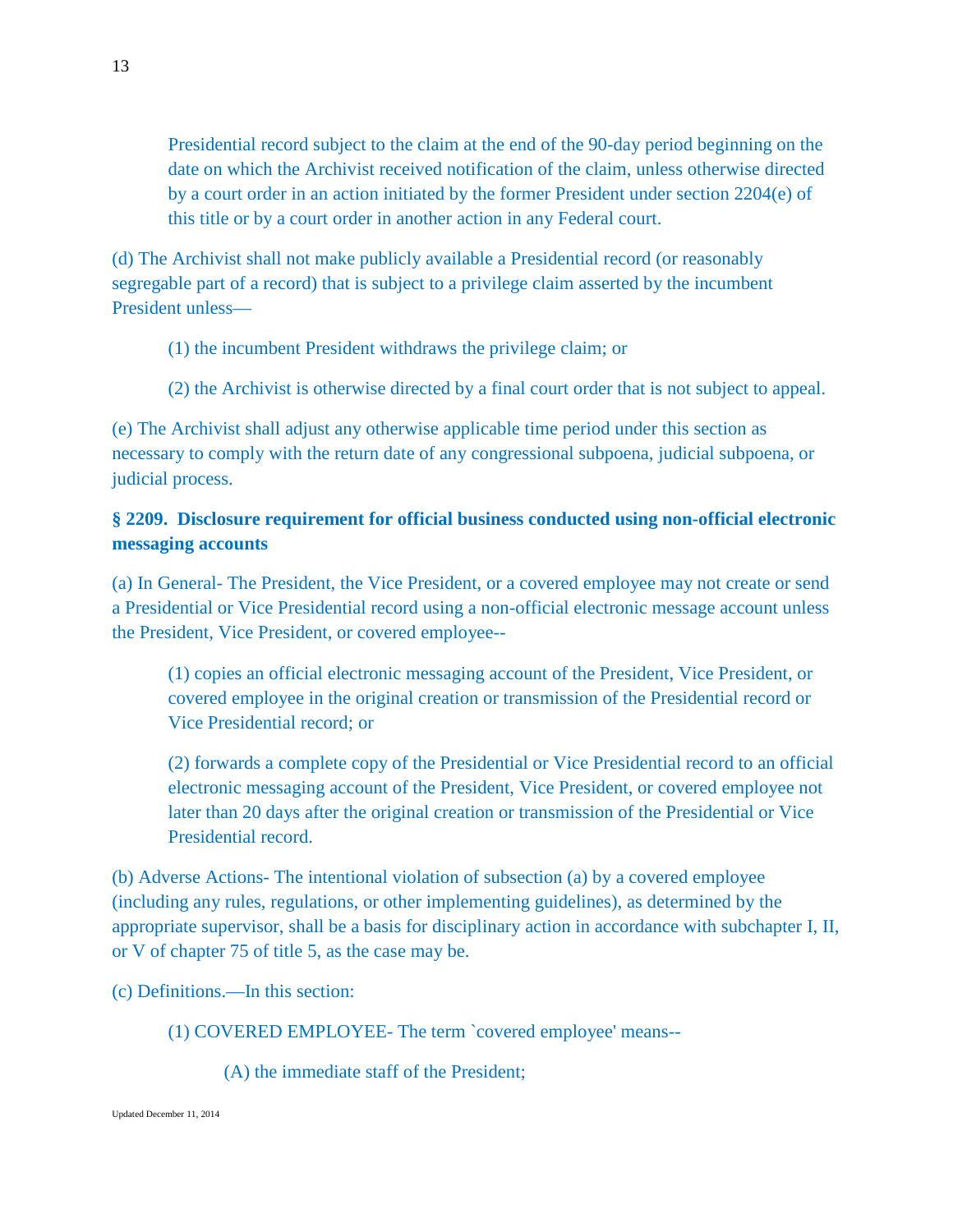(B) the immediate staff of the Vice President;

(C) a unit or individual of the Executive Office of the President whose function is to advise and assist the President; and

(D) a unit or individual of the Office of the Vice President whose function is to advise and assist the Vice President.

(2) ELECTRONIC MESSAGES.—The term 'electronic messages' means electronic mail and other electronic messaging systems that are used for purposes of communicating between individuals.

(3) ELECTRONIC MESSAGING ACCOUNT.—The term 'electronic messaging account' means any account that sends electronic messages.

#### *44 U.S.C. Chapter 29*

#### **§ 2901. Definitions**

As used in this chapter, and chapters 21, 25, 31, and 33 of this title–

(1) the term "records" has the meaning given it by section 3301 of this title;

(2) the term "records management" means the planning, controlling, directing, organizing, training, promoting, and other managerial activities involved with respect to records creation, records maintenance and use, and records disposition in order to achieve adequate and proper documentation of the policies and transactions of the Federal Government and effective and economical management of agency operations;

(3) the term "records creation" means the production or reproduction of any record;

(4) the term "records maintenance and use" means any activity involving–

(A) location of records of a Federal agency;

(B) storage, retrieval, and handling of records kept at office file locations by or for a Federal agency;

(C) processing of mail by a Federal agency; or

(D) selection and utilization of equipment and supplies associated with records and copying;

14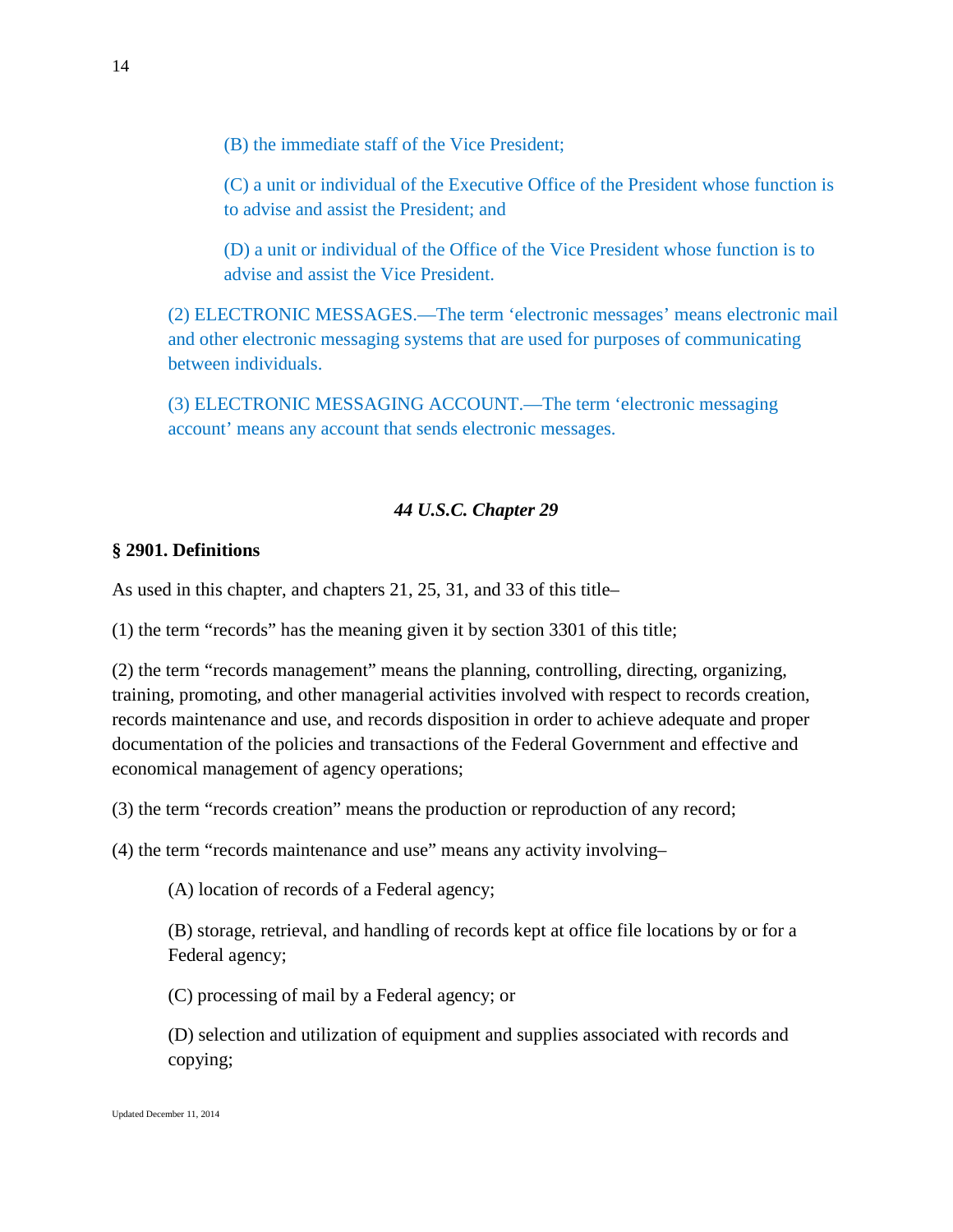(5) the term "records disposition" means any activity with respect to–

(A) disposal of temporary records no longer necessary for the conduct of business by destruction or donation;

(B) transfer of records to Federal agency storage facilities or records centers;

(C) transfer to the National Archives of the United States of records determined to have sufficient historical or other value to warrant continued preservation; or

(D) transfer of records from one Federal agency to any other Federal agency;

(6) the term "records center" means an establishment maintained and operated by the Archivist or by another Federal agency primarily for the storage, servicing, security, and processing of records which need to be preserved for varying periods of time and need not be retained in office equipment or space;

(7) the term "records management study" means an investigation and analysis of any Federal agency records, or records management practices or programs (whether manual or automated), with a view toward rendering findings and recommendations with respect thereto;

(8) the term "inspection" means reviewing any Federal agency's records or records management practices or programs with respect to effectiveness and compliance with records management laws and making necessary recommendations for correction or improvement of records management;

(9) the term "servicing" means making available for use information in records and other materials in the custody of the Archivist, or in a records center–

(A) by furnishing the records or other materials, or information from them, or copies or reproductions thereof, to any Federal agency for official use, or to the public; or

(B) by making and furnishing authenticated or unauthenticated copies or reproductions of the records or other materials;

(10) the term "unauthenticated copies" means exact copies or reproductions of records or other materials that are not certified as such under seal and that need not be legally accepted as evidence;

(11) the term "National Archives of the United States" means those official records which have been determined by the Archivist of the United States to have sufficient historical or other value to warrant their continued preservation by the Federal Government, and which have been accepted by the Archivist for deposit in his the Archivist's custody;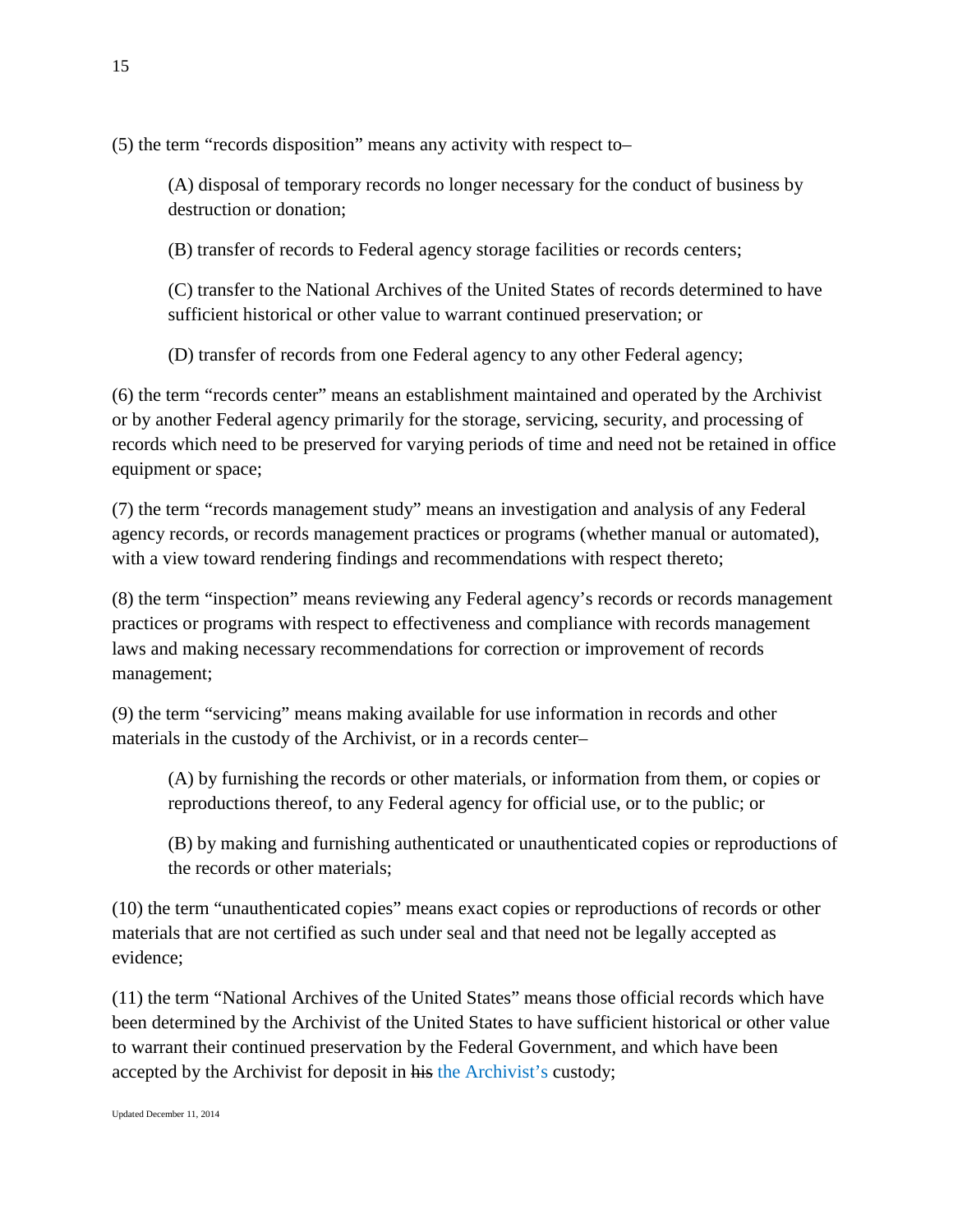(12) the term "Archivist" means the Archivist of the United States;

(13) the term "executive agency" shall have the meaning given such term by section 102 of title 40;

(14) the term "Federal agency" means any executive agency or any establishment in the legislative or judicial branch of the Government (except the Supreme Court, the Senate, the House of Representatives, and the Architect of the Capitol and any activities under the direction of the Architect of the Capitol); and

(15) the term "Administrator" means the Administrator of General Services.

## **§ 2902. Objectives of records management**

It is the purpose of this chapter, and chapters 21, 31, and 33 of this title, to require the establishment of standards and procedures to assure efficient and effective records management. Such records management standards and procedures shall seek to implement the following goals:

(1) Accurate and complete documentation of the policies and transactions of the Federal Government.

(2) Control of the quantity and quality of records produced by the Federal Government.

(3) Establishment and maintenance of mechanisms of control with respect to records creation in order to prevent the creation of unnecessary records and with respect to the effective and economical operations of an agency.

(4) Simplification of the activities, systems, and processes of records creation and of records maintenance and use creation, maintenance, transfer, and use.

(5) Judicious preservation and disposal of records.

(6) Direction of continuing attention on records from their initial creation to their final disposition, with particular emphasis on the prevention of unnecessary Federal paperwork and the transfer of records from Federal agencies to the National Archives of the United States in digital or electronic form to the greatest extent possible.

(7) Establishment and maintenance of such other systems or techniques as the Administrator or the Archivist considers necessary to carry out the purposes of this chapter, and chapters 21, 31, and 33 of this title.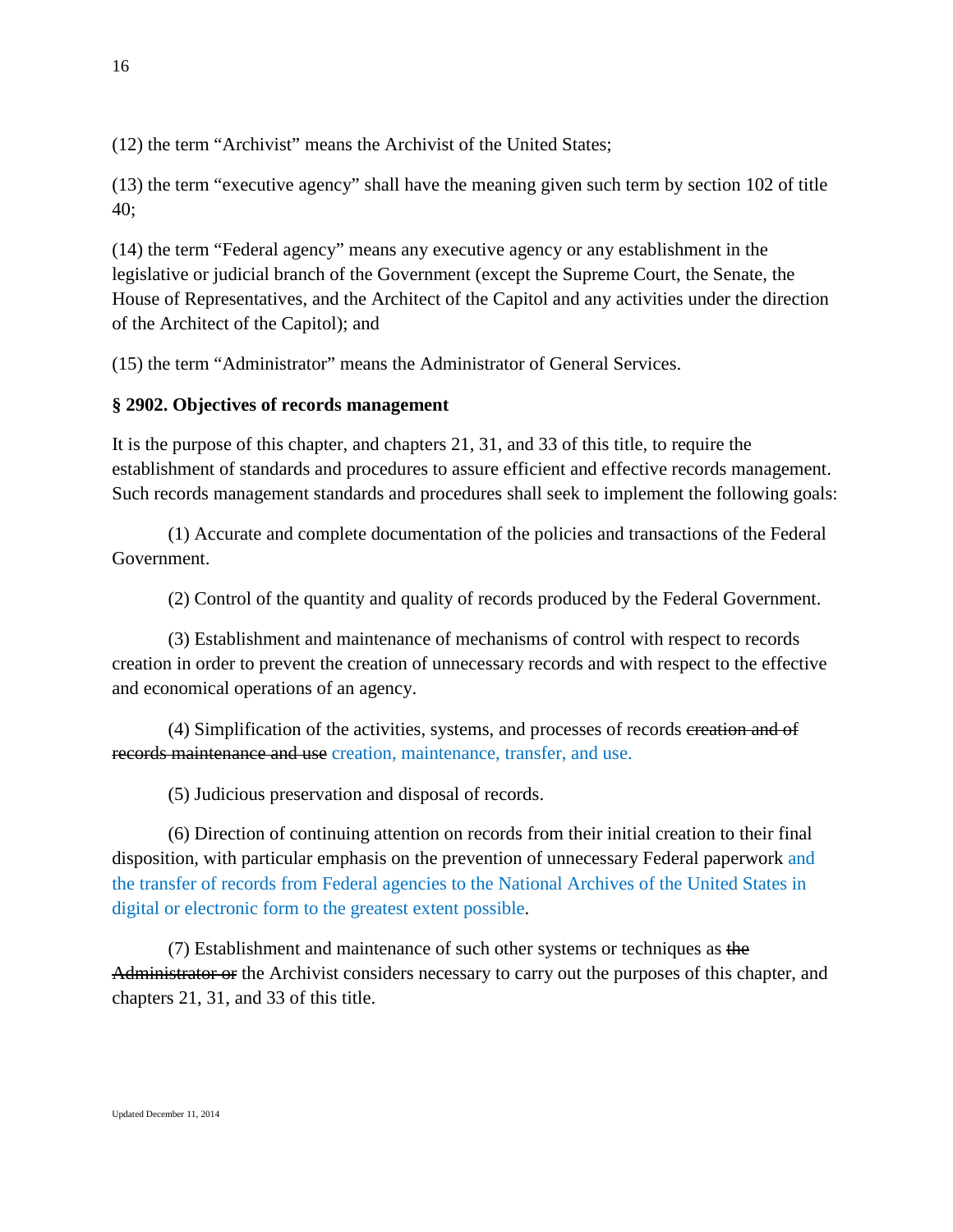### **§ 2904. General responsibilities for records management**

(a) The Archivist shall provide guidance and assistance to Federal agencies with respect to ensuring adequate and proper documentation of the policies and transactions of the Federal Government and ensuring proper records disposition.

(b) The Administrator Archivist shall provide guidance and assistance to Federal agencies to ensure economical and effective records management by such agencies.

(c) In carrying out their the responsibilities under subsection (a) or (b), respectively subsections (a) and (b), the Archivist and the Administrator shall each have the responsibility–

(1) to promulgate standards, procedures, and guidelines with respect to records management and the conduct of records management studies;

(2) to conduct research with respect to the improvement of records management practices and programs;

(3) to collect and disseminate information on training programs, technological developments, and other activities relating to records management;

(4) to establish such interagency committees and boards as may be necessary to provide an exchange of information among Federal agencies with respect to records management;

(5) to direct the continuing attention of Federal agencies and the Congress on the need for adequate policies governing records management;

(6) to conduct records management studies and, in his the Archivist's discretion, designate the heads of executive agencies to conduct records management studies with respect to establishing systems and techniques designed to save time and effort in records management;

(7) to conduct inspections or surveys of the records and the records management programs and practices within and between Federal agencies;

(8) to report to the appropriate oversight and appropriations committees of the Congress and to the Director of the Office of Management and Budget in January of each year and at such other times as the Archivist or the Administrator (as the case may be) deems desirable–

> (A) on the results of activities conducted pursuant to paragraphs (1) through (7) of this section,

(B) on evaluations of responses by Federal agencies to any recommendations resulting from inspections or studies conducted under paragraphs (6) and (7) of this section, and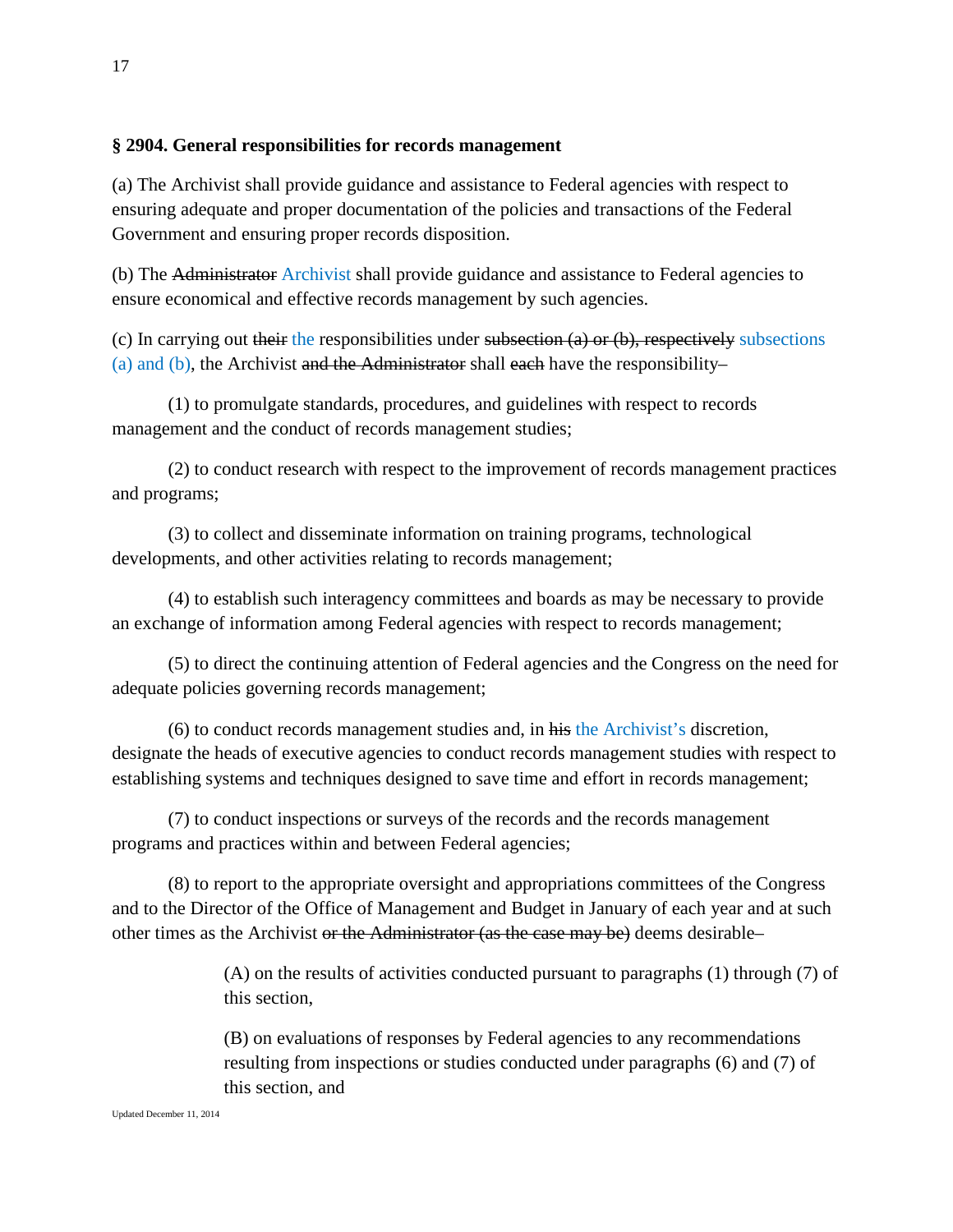(C) to the extent practicable, estimates of costs to the Federal Government resulting from the failure of agencies to implement such recommendations.

(d) In addition, the Administrator, in carrying out subsection (b), shall have the responsibility to promote economy and efficiency in the selection and utilization of space, staff, equipment, and supplies for records management. The Archivist shall promulgate regulations requiring all Federal agencies to transfer all digital or electronic records to the National Archives of the United States in digital or electronic form to the greatest extent possible.

#### **§ 2905. Establishment of standards for selective retention of records; security measures**

(a) The Archivist shall establish standards for the selective retention of records of continuing value, and assist Federal agencies in applying the standards to records in their custody. He The Archivist shall notify the head of a Federal agency of any actual, impending, or threatened unlawful removal, defacing, alteration, or destruction of records in the custody of the agency that shall come to his the Archivist's attention, and assist the head of the agency in initiating action through the Attorney General for the recovery of records unlawfully removed and for other redress provided by law. In any case in which the head of the agency does not initiate an action for such recovery or other redress within a reasonable period of time after being notified of any such unlawful action, the Archivist shall request the Attorney General to initiate such an action, and shall notify the Congress when such a request has been made.

(b) The Archivist shall assist the Administrator for the Office of Information and Regulatory Affairs in conducting studies and developing standards relating to record retention requirements imposed on the public and on State and local governments by Federal agencies.

### **§ 2906. Inspection of agency records**

 $(a)(1)$  In carrying out their respective the duties and responsibilities under this chapter, the Administrator of General Services and the Archivist (or the designee of either) may inspect the records or the records management practices and programs of any Federal agency solely for the purpose of rendering recommendations for the improvement of records management practices and programs and for determining whether the records of Federal agencies have sufficient value to warrant continued preservation or lack sufficient value to justify continued preservation. Officers and employees of such agencies shall cooperate fully in such inspections, subject to the provisions of paragraphs (2) and (3) of this subsection.

(2) Records, the use of which is restricted by law or for reasons of national security or the public interest, shall be inspected, in accordance with regulations promulgated by the Administrator and the Archivist, subject to the approval of the head of the agency concerned or of the President. The regulations promulgated by the Administrator and the Archivist under this paragraph shall, to the extent practicable, be identical.

Updated December 11, 2014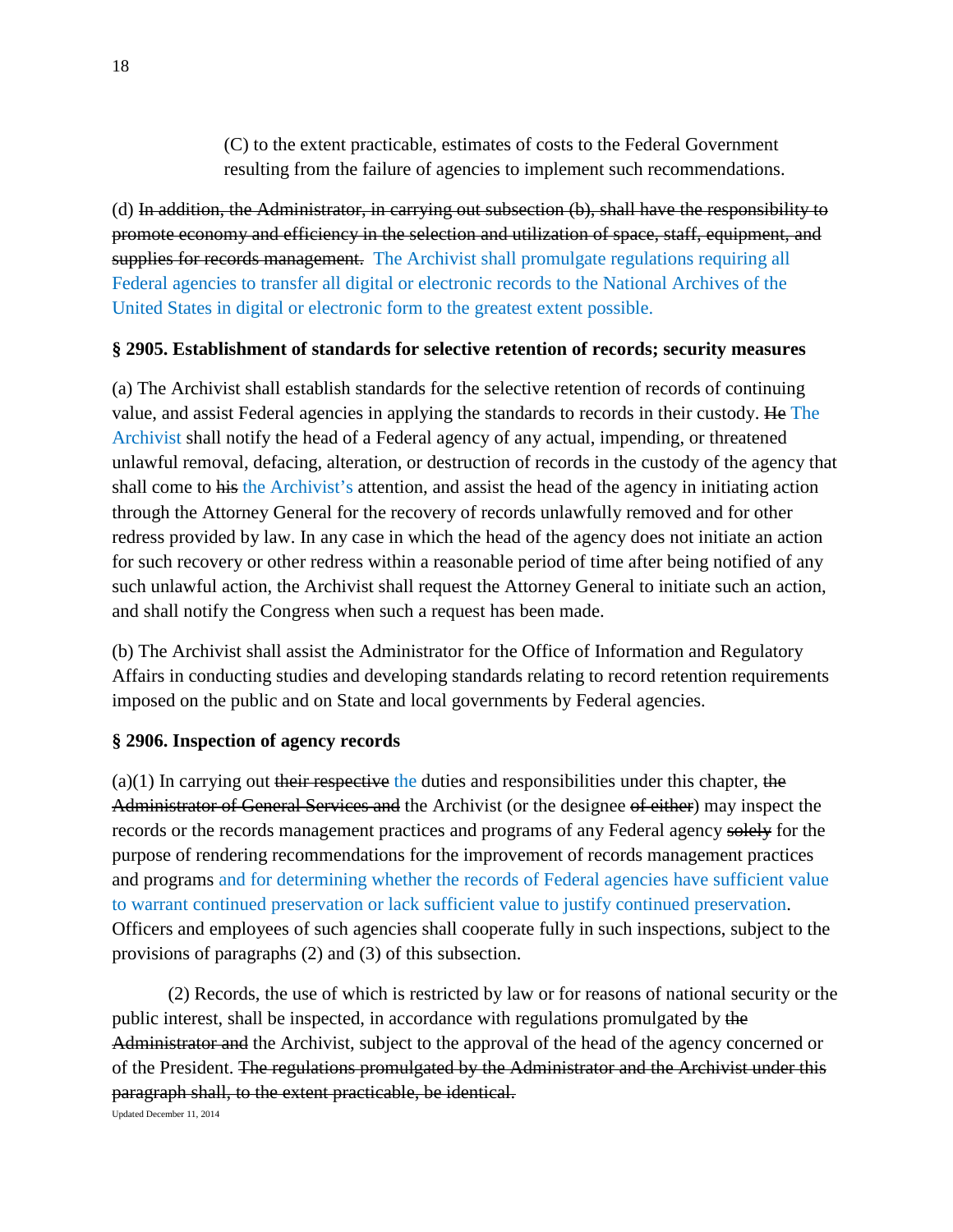(3) If the Administrator or the Archivist (or the designee of either) inspects a record, as provided in this subsection, which is contained in a system of records which is subject to section 552a of title 5, such record shall be–

(A) maintained by the Administrator, the Archivist the Archivist, or such designee as a record contained in a system of records; or

(B) deemed to be a record contained in a system of records for purposes of subsections (b), (c), and (i) of section 552a of title 5.

(b) In conducting the inspection of agency records provided for in subsection (a) of this section, the Administrator and the Archivist (or the designee of either) shall, in addition to complying with the provisions of law cited in subsection (a)(3), comply with all other Federal laws and be subject to the sanctions provided therein.

## **§ 2907. Records centers and centralized microfilming or digitization services**

The Archivist may establish, maintain, and operate records centers and centralized microfilming or digitization services for Federal agencies.

# **§ 2911. Disclosure requirement for official business conducted using non-official electronic messaging accounts**

(a) IN GENERAL.—An officer or employee of an executive agency may not create or send a record using a non-official electronic messaging account unless such officer or employee—

(1) copies an official electronic messaging account of the officer or employee in the original creation or transmission of the record; or

(2) forwards a complete copy of the record to an official electronic messaging account of the officer or employee not later than 20 days after the original creation or transmission of the record.

(b) ADVERSE ACTIONS.—The intentional violation of subsection (a) (including any rules, regulations, or other implementing guidelines), as determined by the appropriate supervisor, shall be a basis for disciplinary action in accordance with subchapter I, II, or V of chapter 75 of title 5, as the case may be.

(c) DEFINITIONS.—In this section:

(1) ELECTRONIC MESSAGES.—The term 'electronic messages' means electronic mail and other electronic messaging systems that are used for purposes of communicating between individuals.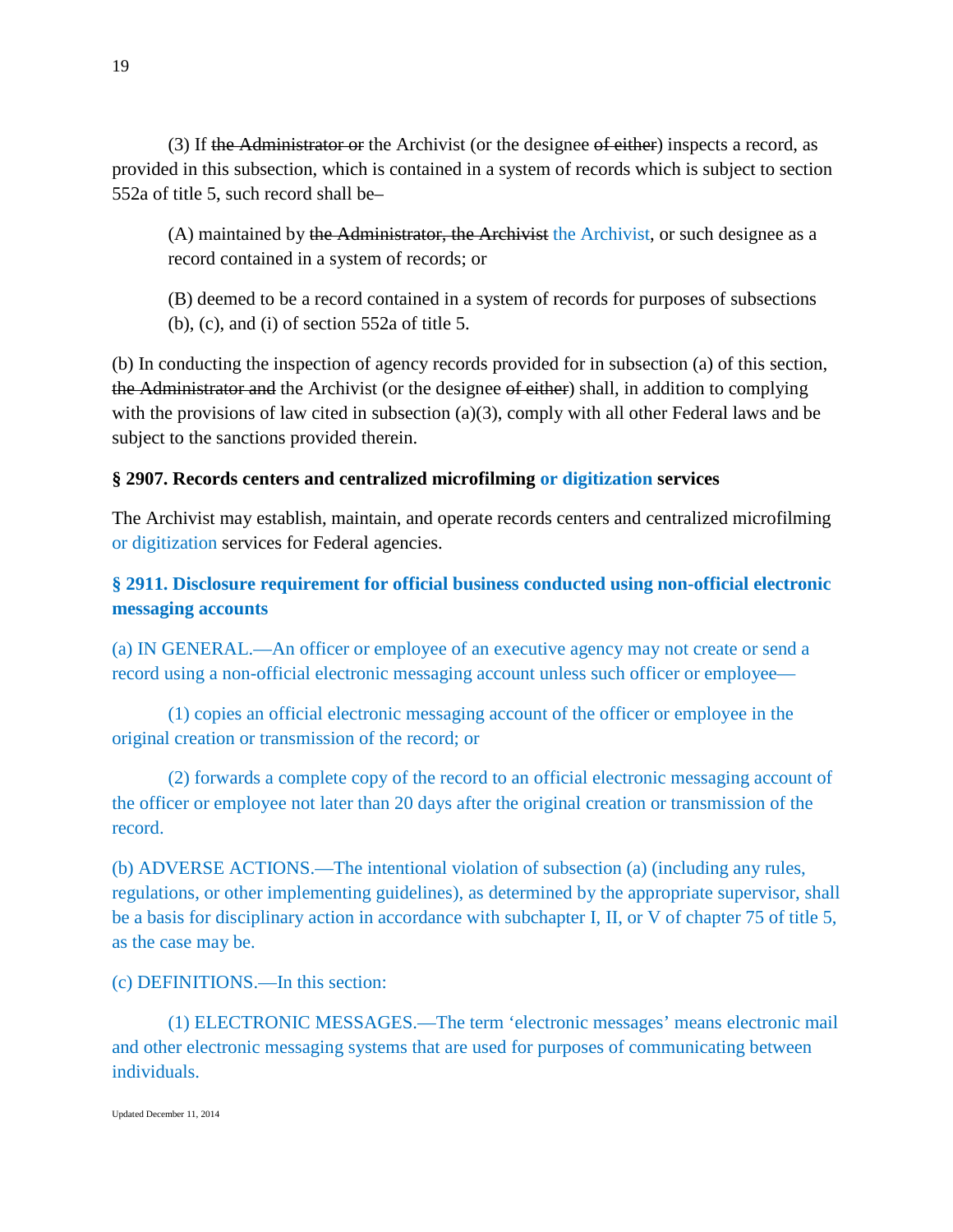(2) ELECTRONIC MESSAGING ACCOUNT.—The term 'electronic messaging account' means any account that sends electronic messages.

(3) EXECUTIVE AGENCY.—The term 'executive agency' has the meaning given that term in section 105 of title 5.

### *44 U.S.C. Chapter 31*

#### **§ 3102. Establishment of program of management**

The head of each Federal agency shall establish and maintain an active, continuing program for the economical and efficient management of the records of the agency. The program, among other things, shall provide for

(1) effective controls over the creation and over the maintenance and use of records in the conduct of current business;

(2) cooperation with the Administrator of General Services and the Archivist in applying standards, procedures, and techniques designed to improve the management of records, promote the maintenance and security of records deemed appropriate for preservation, and facilitate the segregation and disposal of records of temporary value; and

(3) compliance with sections 2101-2117, 2501-2507, 2901-2909, and 3101-3107, of this title and the regulations issued under them.

#### **§ 3103. Transfer of records to records centers**

When the head of a Federal agency determines that such action may affect substantial economies or increased operating efficiency, he the head of such agency shall provide for the transfer of records to a records center maintained and operated by the Archivist, or, when approved by the Archivist, to a center maintained and operated by the head of the Federal agency.

### **§ 3104. Certifications and determinations on transferred records**

An official of the Government who is authorized to certify to facts on the basis of records in his such official's custody, may certify to facts on the basis of records that have been transferred by him or his such official or such official's predecessors to the Archivist, and may authorize the Archivist to certify to facts and to make administrative determinations on the basis of records transferred to the Archivist, notwithstanding any other law.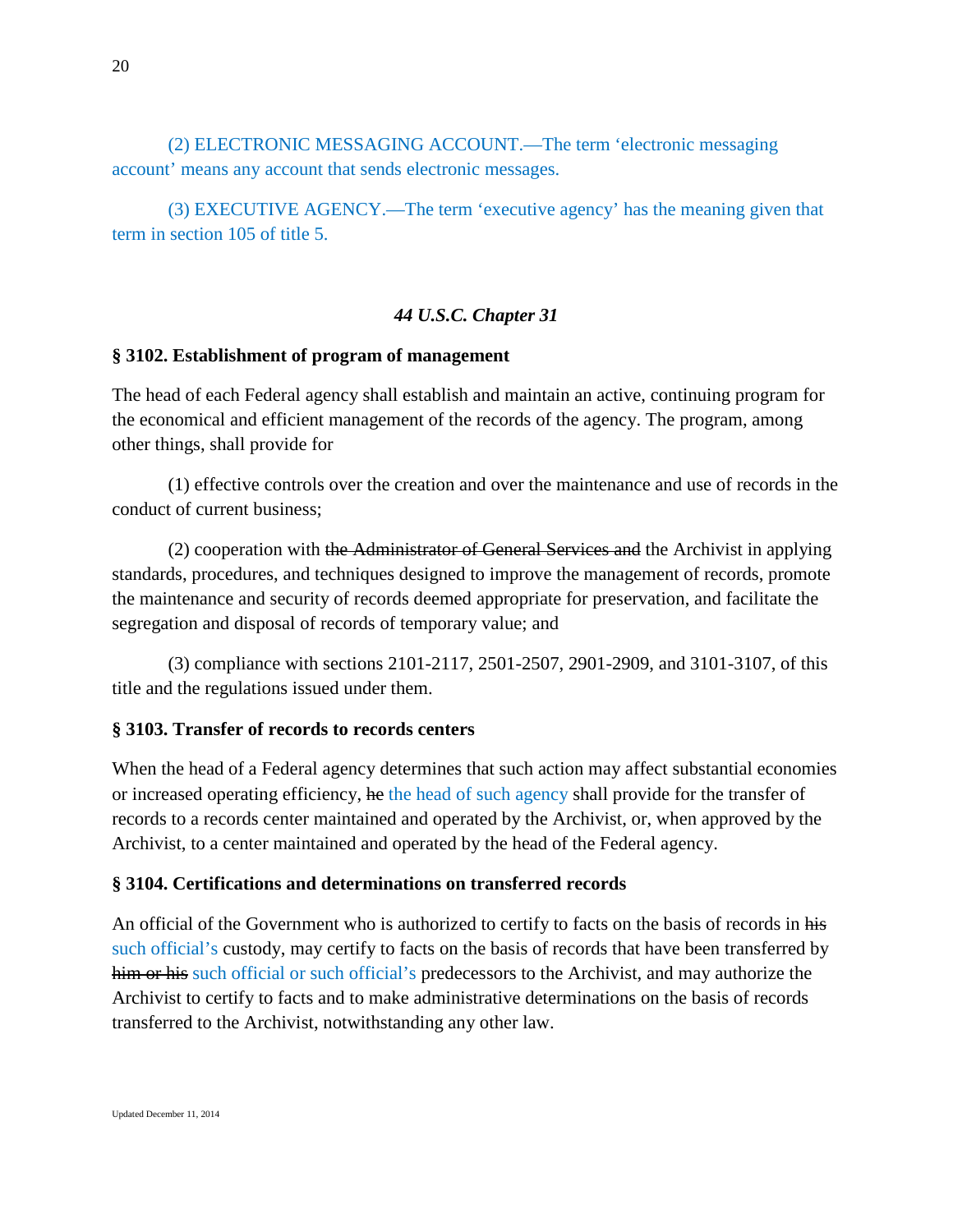#### **§ 3105. Safeguards**

The head of each Federal agency shall establish safeguards against the removal or loss of records he the head of such agency determines to be necessary and required by regulations of the Archivist. Safeguards shall include making it known to officials and employees of the agency–

(1) that records in the custody of the agency are not to be alienated or destroyed except in accordance with sections 3301-3314 of this title, and

(2) the penalties provided by law for the unlawful removal or destruction of records.

## **§ 3106. Unlawful removal, destruction of records**

(a) FEDERAL AGENCY NOTIFICATION.—The head of each Federal agency shall notify the Archivist of any actual, impending, or threatened unlawful removal, defacing, alteration, corruption, deletion, erasure, or other destruction of records in the custody of the agency, of which he is the head that shall come to his attention and with the assistance of the Archivist shall initiate action through the Attorney General for the recovery of records he the head of the Federal agency knows or has reason to believe have been unlawfully removed from his that agency, or from another Federal agency whose records have been transferred to his the legal custody of that Federal agency.

(b) ARCHIVIST NOTIFICATION.—In any case in which the head of the Federal agency does not initiate an action for such recovery or other redress within a reasonable period of time after being notified of any such unlawful action described in subsection (a), or is participating in, or believed to be participating in any such unlawful action, the Archivist shall request the Attorney General to initiate such an action, and shall notify the Congress when such a request has been made.

## *44 U.S.C. Chapter 33*

### **§ 3301. Definition of records**

(a) RECORDS DEFINED.—

(1) IN GENERAL.—As used in this chapter, the term "records"—

(A) includes all books, papers, maps, photographs, machine readable materials, or other documentary materials recorded information, regardless of physical form or characteristics, made or received by an Federal agency of the United States Government under Federal law or in connection with the transaction of public business and preserved or appropriate for preservation by that agency or its legitimate successor as evidence of

Updated December 11, 2014 the organization, functions, policies, decisions, procedures, operations, or other activities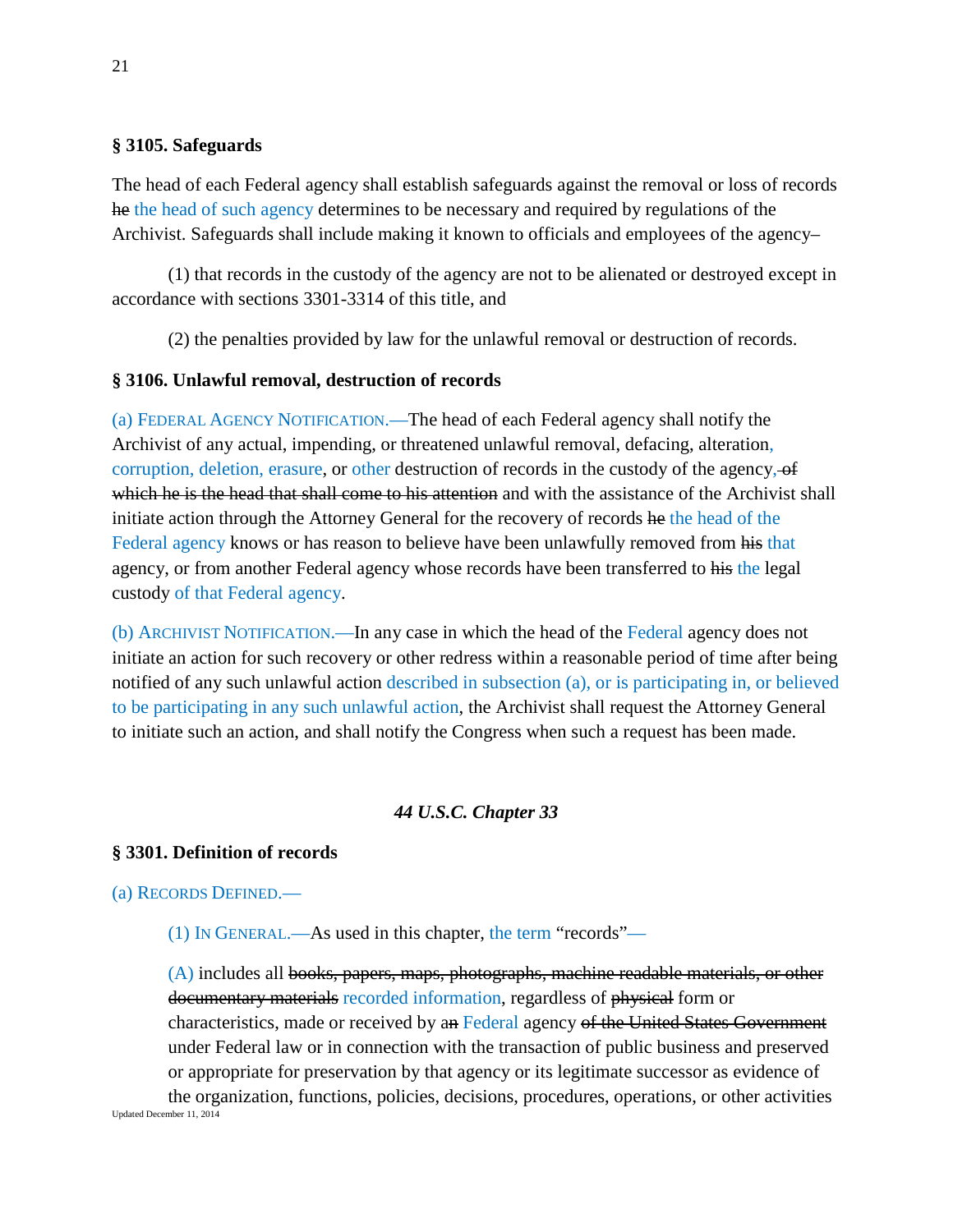of the United States Government or because of the informational value of data in them.; and

(B) does not include —

(i) Llibrary and museum material made or acquired and preserved solely for reference or exhibition purposes,; or

(ii) extra duplicate copies of documents records preserved only for convenience of reference, and stocks of publications and of processed documents are not included.

(2) RECORDED INFORMATION DEFINED.— For purposes of paragraph (1), the term 'recorded information' includes all traditional forms of records, regardless of physical form or characteristics, including information created, manipulated, communicated, or stored in digital or electronic form.

(b) DETERMINATION OF DEFINITION.—The Archivist's determination whether recorded information, regardless of whether it exists in physical, digital, or electronic form, is a record as defined in subsection (a) shall be binding on all Federal agencies.

## **§ 3302. Regulations covering lists of records for disposal, procedure for disposal, and standards for reproduction**

The Archivist shall promulgate regulations, not inconsistent with this chapter, establishing–

 $(1)$  procedures for the compiling and submitting to him the Archivist of lists and schedules of records proposed for disposal,

(2) procedures for the disposal of records authorized for disposal, and

(3) standards for the reproduction of records by photographic or microphotographic processes photographic, microphotographic, or digital processes with a view to the disposal of the original records.

# **§ 3303. Lists and schedules of records to be submitted to the Archivist by head of each Government agency**

The head of each agency of the United States Government shall submit to the Archivist, under regulations promulgated as provided by section 3302 of this title–

(1) lists of any records in the custody of the agency that have been <del>photographed or</del> microphotographed photographed, microphotographed, or digitized under the regulations and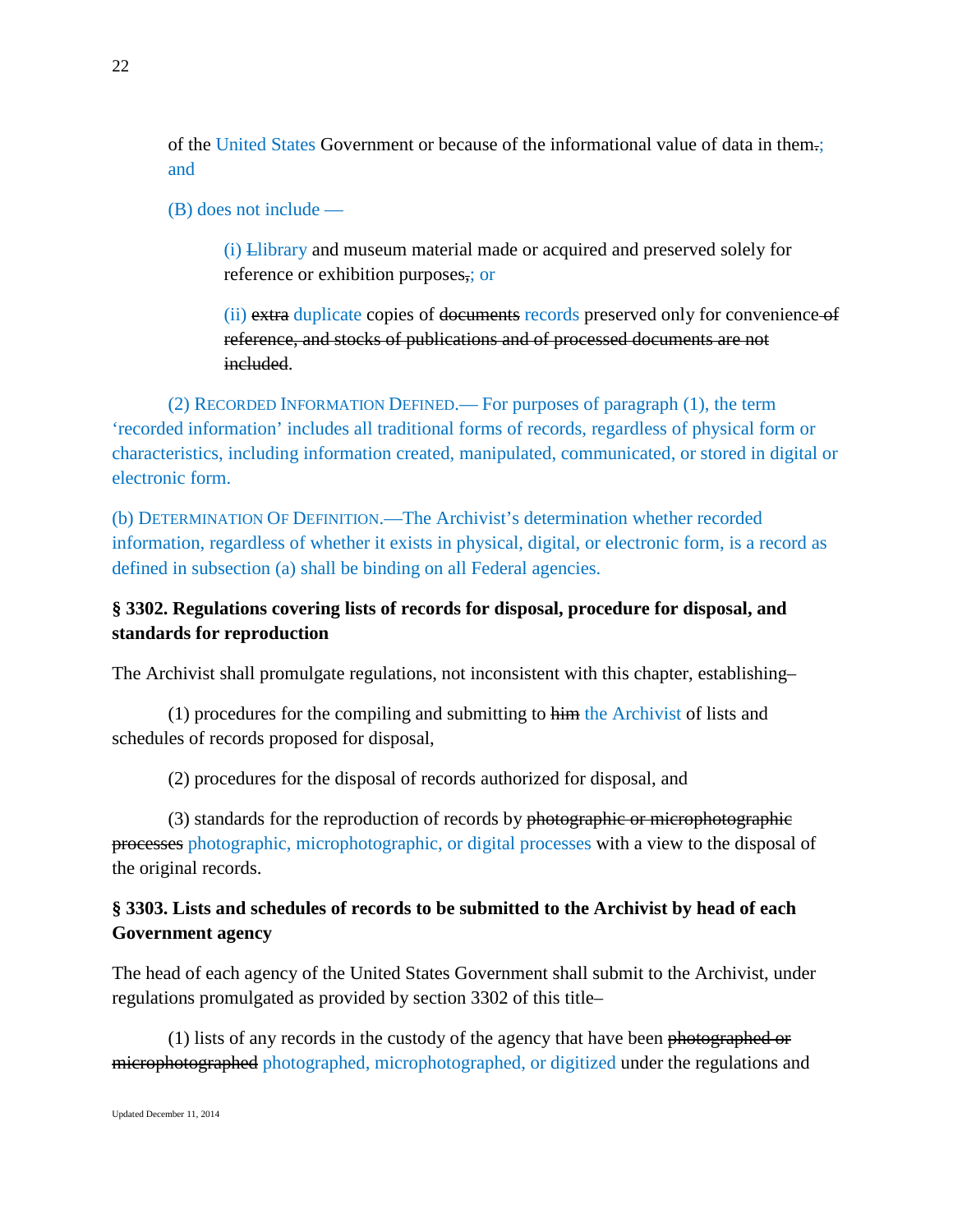that, as a consequence, do not appear to have sufficient value to warrant their further preservation by the Government;

(2) lists of other records in the custody of the agency not needed by it in the transaction of its current business and that do not appear to have sufficient administrative, legal, research, or other value to warrant their further preservation by the Government; and

(3) schedules proposing the disposal after the lapse of specified periods of time of records of a specified form or character that either have accumulated in the custody of the agency or may accumulate after the submission of the schedules and apparently will not after the lapse of the period specified have sufficient administrative, legal, research, or other value to warrant their further preservation by the Government.

## **§ 3303a. Examination by Archivist of lists and schedules of records lacking preservation value; disposal of records**

(a) The Archivist shall examine the lists and schedules submitted to him the Archivist under section 3303 of this title. If the Archivist determines that any of the records listed in a list or schedule submitted to him the Archivist do not, or will not after the lapse of the period specified, have sufficient administrative, legal, research, or other value to warrant their continued preservation by the Government, he the Archivist may, after publication of notice in the Federal Register and an opportunity for interested persons to submit comment thereon–

(1) notify the agency to that effect; and

(2) empower the agency to dispose of those records in accordance with regulations promulgated under section 3302 of this title.

(b) Authorizations granted under lists and schedules submitted to the Archivist under section 3303 of this title, and schedules promulgated by the Archivist under subsection (d) of this section, shall be mandatory, subject to section 2909 of this title. As between an authorization granted under lists and schedules submitted to the Archivist under section 3303 of this title and an authorization contained in a schedule promulgated under subsection (d) of this section, application of the authorization providing for the shorter retention period shall be required, subject to section 2909 of this title.

(c) The Archivist may request advice and counsel from the Committee on Rules and Administration of the Senate and the Committee on House Oversight of the House of Representatives the Committee on Oversight and Government Reform of the House of Representatives and the Committee on Homeland Security and Governmental Affairs of the Senate with respect to the disposal of any particular records under this chapter whenever he the Archivist considers that–